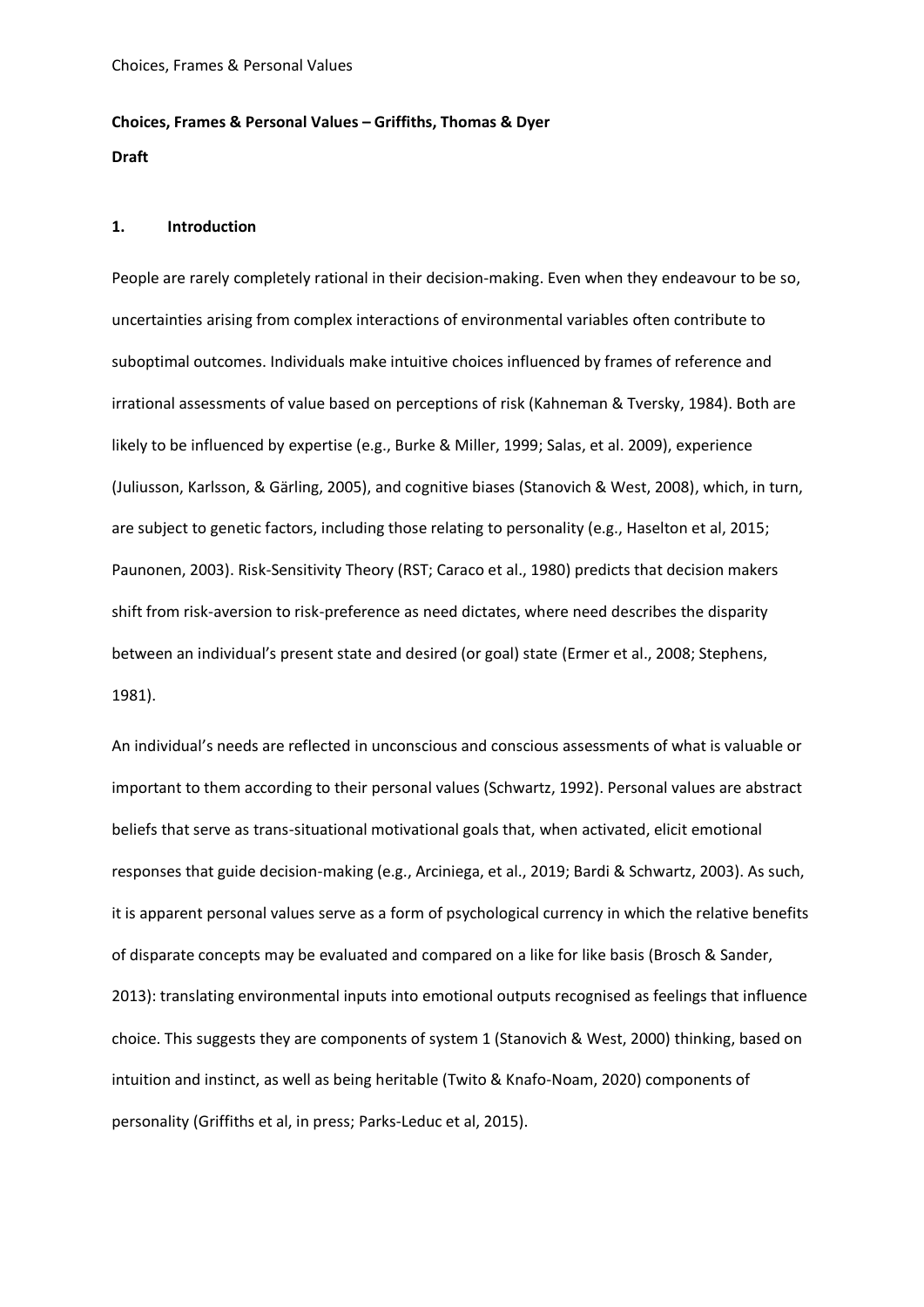

**Fig. 1** The Schwartz (1992) Values Circle

Schwartz (1992) describes a systemic motivational construct comprising ten values that serve as guiding principles for life, orientated around two orthogonal axes: conservation to openness to change, and self-enhancement to self-transcendence, as shown in fig. 1. Values adjacent to each other tend to serve similar needs and promote similar behaviors, whereas those opposite tend to correlate negatively, both in the behaviors they promote and how they are prioritized by individuals. For example, in a study exploring the role of values in decisions to buy fair-trade goods, Doran (2009) found that the importance individuals placed on universalism alone accounted for 20% of purchase variation. The neighbouring value of self-direction also correlated positively, while the opposing values of conformity, security, power, achievement, and hedonism all correlated negatively.

Given the inextricable relationship between values and affect (Schwartz, 1992), and Zajonc's (1980) consideration that all perceptions are subject to affect, values seem likely to exert an influence on all decision-making via the affect heuristic (Slovic, et al., 2007). If emotions are evolved responses that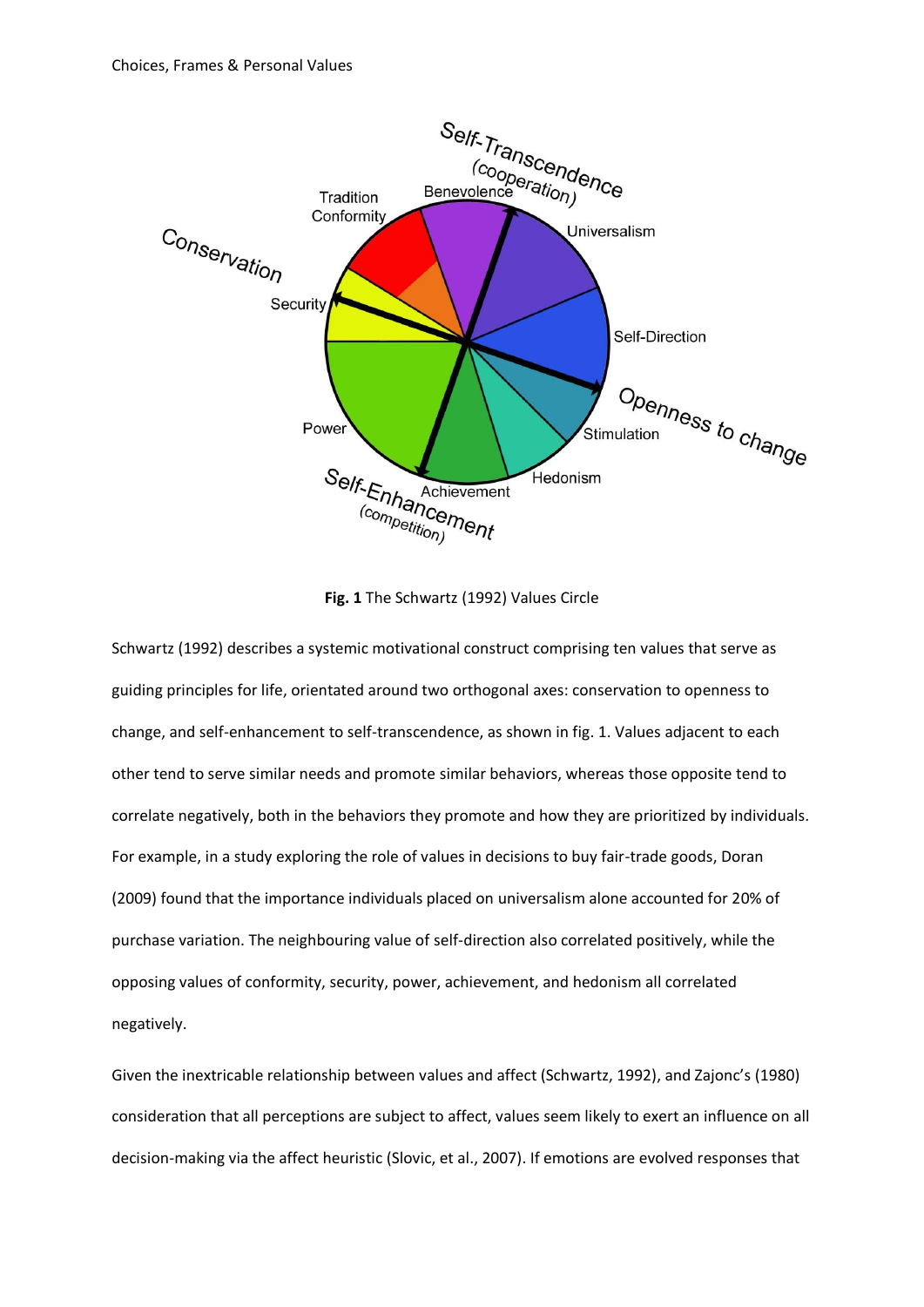encourage behavior likely to increase an organism's chances of survival and reproduction (e.g., Rolls, 2014), in line with Brosch and Sander's (2014) interpretation of Rolls' (2014) theoretical account of the role of emotions in decision-making, values likely play a naturally selected role in assessing the reward and punishment potential of environmental inputs. Given that values are known to be environmentally adaptive (e.g., Daniel et al., 2013), and intuitive thinking is subject to both genetic and experiential influences (e.g., Epstein, 2010), it may be that the influence of values on individual decision-making is similarly multi-layered.

Cognitive-experiential self-theory (CEST) (Epstein, 2003) describes a system of personality with an 'experiential' adaptive unconscious component comparable to the intuitive component of dualsystem thinking (Sloman, 1996). In CEST the heuristics associated with experiential thinking are mediated by affect and viewed as components of adaptive processes linked to survival and reproductive needs humans share with other animals; suggesting they evolved prior to distinctively human intelligence and system 2 (Stanovich & West, 2000) rational thinking.

In exploring a means to unify theoretical perspectives on decision-making under risk, such as 'rule of thumb' heuristics, the greater weighting of potential losses relative to gains in Prospect Theory (Kahneman & Tversky, 1979), and the needs-sensitive foraging preferences described by RST (Caraco, et al., 1980), Mishra (2014) considers need and motivation to be means by which to extend RST from its animal behavioral roots to humans. In RST decision-making is geared toward satisficing (Simon, 1956), i.e., settling on solutions that are good enough rather than optimal. This is informed by fitness-related survival and reproductive costs and returns associated with actions in stochastic environments.

# **1.1 An Evolutionary Perspective in Personal Values**

XXXXXX, et al. (2021) offer a radical theoretical evolutionary perspective on the origins of human values and their role in decision-making. This considers them in terms of universal schema arising from fundamental physical motivations present in all evolutionary systems. In organisms, these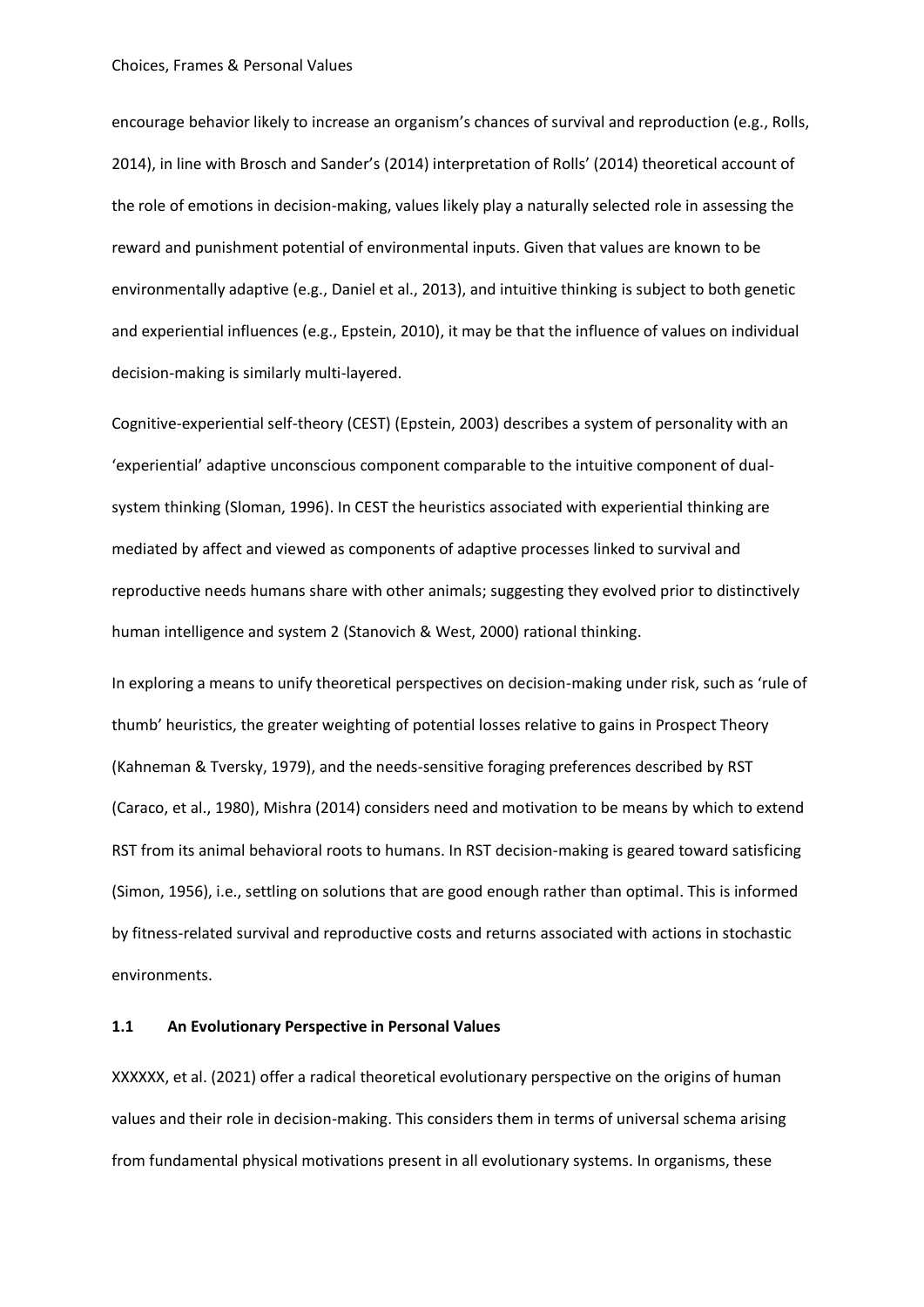express themselves as need. It proposes that motivational factors equivalent to all ten values may be inferred as operating in the universal system, and these are internalised by local systems incrementally as they: gain stability, become complex adaptive systems (CAS), and, in the case of humanity, evolve to replicate all ten in sympathy with Deutsch's (2011, p.59) conceit of humans as 'universal constructors' – "factories for transforming anything into anything that the laws of nature allow". The internalisation of this system of equivalents in Schwartz's (1992) system of personal values resonates with Simon's (1995, p.26) description of how CAS may evolve to become "sets of boxes nesting within sets of boxes", and Gell-Mann's (1994) description of CAS replicating schema present in the greater systems of which they are part.

Firstly, uniform local systems such as atoms emerge and persist in states of energetic equilibrium: so internalising equivalents of benevolence (localised conservation of energy being equivalent to Schwartz's (1992) references to in-group cooperation), tradition and conformity (consistency through time and space), and security (regulated behavior with reference to boundaries). Secondly, organisms emerge, internalising equivalents to power (influence and control over external resources for competitive gain, e.g., metabolism, foraging, predation, immune responses, etc.) and achievement (success in relation to recognized benchmarks, e.g., natural and sexual selection) that actively promote competition. Thirdly, abilities to instigate change in ways that mimic the chaotic interactions responsible for: environmental variation, the emergence of new systems, genetic mutation, and evolution, are internalised for increasingly targeted, local system specific benefits, giving rise to equivalents of hedonism and stimulation. Examples of such exploratory mechanisms include that by which cellular cytoskeletons are formed when randomly directed filaments sent out from nuclei form satisfactory connections with cell membranes (Kirschner & Mitchison, 1986), and the playfulness and adventurousness of intelligent organisms such as apes (Pellegrini, et al., 2007) and octopi (Zylinski, 2015). Finally, in humanity, the values of self-direction (independent thought and action), universalism (understanding nature), and a form of non-localised benevolence that extends beyond close genetic relatedness or symbiosis, are internalized. Universal equivalents to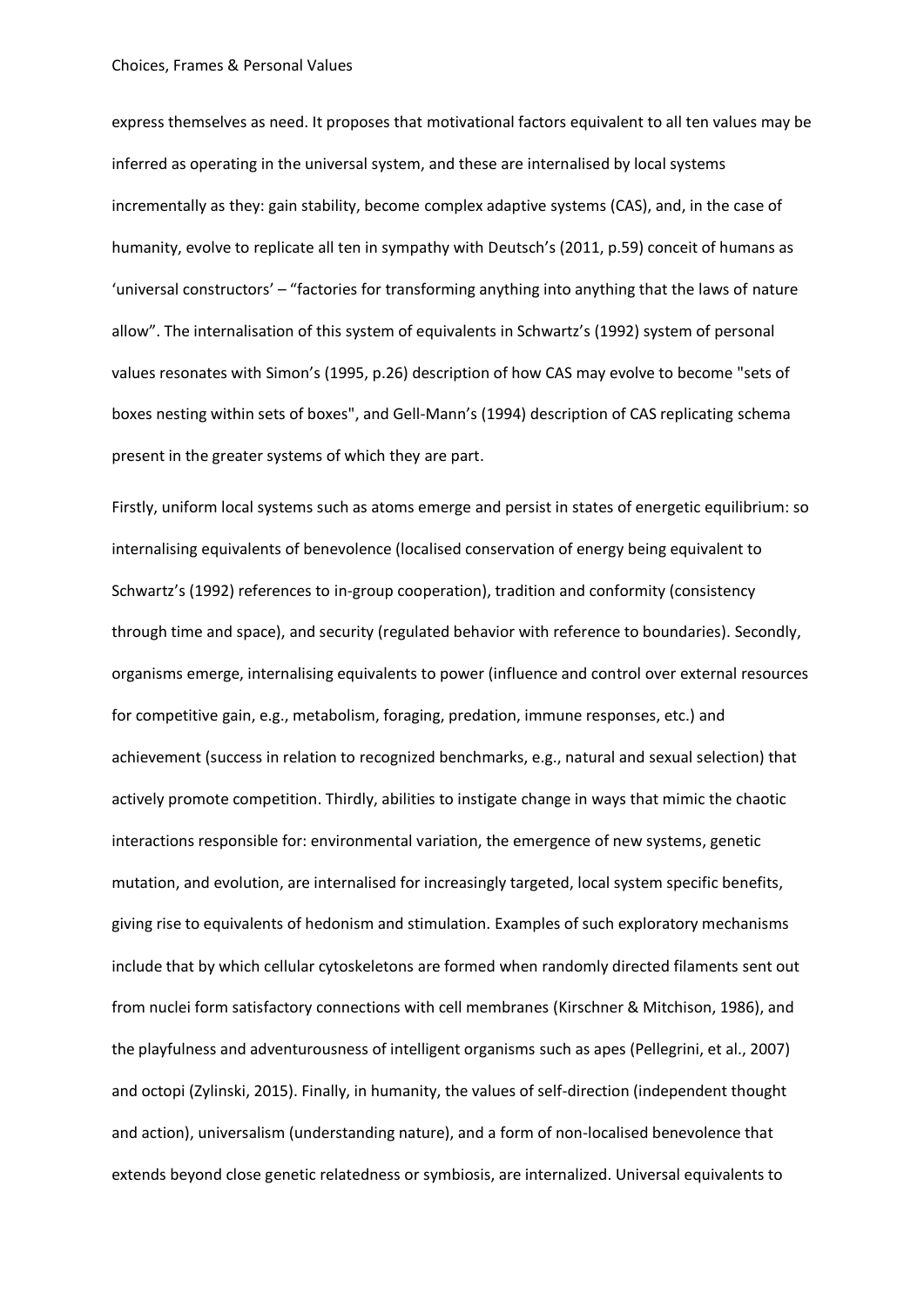these values are inferred in entropy in the direction of time's arrow, all the information in the universe, and conservation of energy respectively.

Considered in this light, the Schwartz (1992) system of values represents four stages of broad ancestral strategic development. The conservative values promote stability, continuity, order, and resistance to potentially disruptive forces. The self-enhancing/competitive values facilitate change, insofar as they promote demonstrably successful/fitness-enhancing novel behaviors. The openness to change/progressive values promote risk-taking in what is effectively 'research and development', that becomes increasingly targeted: from hedonism (having fun), through stimulation (seeking novelty and adventure) to self-direction (targeted curiosity, independent thought and action). Finally, the self-transcending values work with self-direction to accelerate universal understanding, creativity, and innovation through cooperation (sharing endeavour and information).

Consistent with the systemic nature of personal values, they and the behaviors they promote are bound to evolve with respect to each other, other systems with which they interact, and the greater systems of which they are part. Individuals most motivated by self-direction and the selftranscending values may be responsible for innovations (such as the Internet) that, over time, become progressively attractive to those motivated most by values lower in the hierarchy: firstly, to those seeking fun and novelty (openness values); then, those seeking a competitive advantage (selfenhancing values); and finally, when innovations become fully established and broadly accepted, those seeking order and stability (conservation values). However, the reverse is also possible: that those most resistant to change eschew cultural, scientific, and technological progress, and seek to restore a previous orderly state, e.g., the Amish and Islamic State.

The progressive evolutionary structure described above resonates with Maslow's (1943) hierarchy of needs. As shown in fig.2, comparison between the values Maslow (1987) associated with each level of his hierarchy and those of the Schwartz (1992) system shows a broad sequential alignment.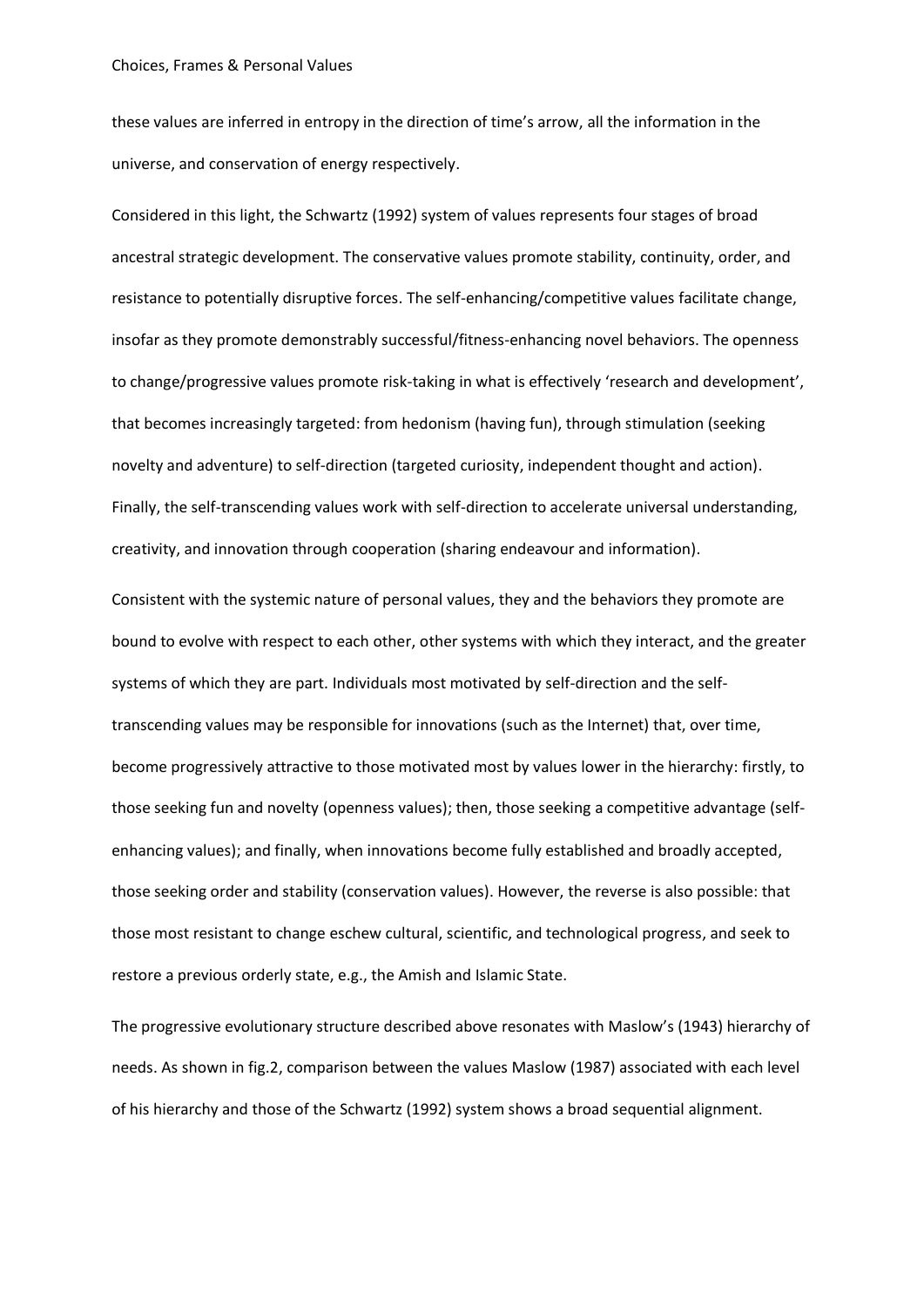| <b>Maslow Need Type</b> | <b>Maslow Values/Qualities</b>                       | <b>Schwartz Values</b>                                                           |
|-------------------------|------------------------------------------------------|----------------------------------------------------------------------------------|
| Self-Actualization      | Wholeness                                            | inner harmony, unity with nature (universalism)                                  |
| (B-Values)              | Perfection (balance and harmony)                     |                                                                                  |
|                         | Completion                                           | , wisdom, world at peace (universalism)                                          |
|                         | Justice                                              | Benevolence<br>social justice, equality (universalism)<br>Tradition<br>Conformit |
|                         | Simplicity                                           | Universalism<br>honesty (benevolence)                                            |
|                         | Liveliness (spontaneity)                             | exciting life (stimulation)                                                      |
|                         | <b>Beauty</b>                                        | Security<br>world of beauty (universalism)<br>Self-                              |
|                         | Goodness (benevolence)                               | helpful, forgiving, honest, loyal, etc. (benevolence)<br>Direction               |
|                         | Uniqueness (individuality)                           | independence, setting own goals (self-direction)                                 |
|                         | Playfulness                                          | Powe<br>creativity, freedom (self-direction)<br>mulation                         |
|                         |                                                      | enjoying life (hedonism)<br>Achievemen                                           |
|                         | Truth (reality)                                      | honesty (benevolence) wisdom (universalism)                                      |
|                         | Autonomy                                             | independence, setting own goals (self-direction)                                 |
|                         | <b>Meaningfulness</b>                                | meaning in life (benevolence)                                                    |
|                         | <b>Close Friendships</b>                             | true friendship (benevolence)                                                    |
|                         | <b>Curiosity &amp; Knowledge</b>                     | curiosity (self-direction), wisdom (universalism)                                |
| Esteem                  | Self-Respect                                         | self-respect (achievement)                                                       |
| (D-Values)              | Competence                                           | capable (achievement)                                                            |
|                         | <b>Reputation and Appreciation &amp; Recognition</b> | preserving public image (power), social recognition (power and achievement)      |
|                         | <b>Status and Dominance</b>                          | social power (power)                                                             |
|                         | Achievement                                          | achievement                                                                      |
|                         | Mastery                                              | success, capable (achievement)                                                   |
| Love & Belonging        | Friendship                                           | reciprocation of favours (security), true friendship (benevolence)               |
| (D-Values)              | <b>Belonging</b>                                     | associated with benevolence, tradition, conformity & security                    |
| Safety                  | Safety                                               | healthy, clean (security)                                                        |
| (D-Values)              | Law & Order                                          | honouring parents & elders (conformity), social order (security)                 |
|                         | Security                                             | family security, national security (security)                                    |

# **Fig. 2.** Comparison of Maslow's (1987) hierarchy of needs and Schwartz's (1992) values

If Maslow's 'safety' and 'love and belonging' needs are considered as one, their associated values correspond with Schwartz's conservation values and some benevolence values. In placing conservative safety needs below (i.e., to consider them more fundamental than) cooperative love and belonging needs Maslow appears to have failed to recognise the latter as preconditions for safe physiological existence: cooperation between gametes being fundamental to the existence of every human life, and cooperation between family and tribe members being fundamentally important to humanity (Boyd & Richerson, 2009). Maslow's (1987) esteem needs correspond with the values of power and achievement, and his self-actualization needs principally to self-direction, universalism, and the remaining benevolence values. One can also link the hedonism value of 'enjoying life' and the stimulation value of 'exciting life' with Maslow's self-actualizing values of playfulness and liveliness.

The discovery that Maslow's 'higher' needs appear to operate independently of 'lower' needs (e.g., Wahba & Bridwell, 1976), and so their activation is not dependent on the satisfaction of lower needs, is consistent with what might be expected given the heritability of values (Twito & Knafo-Noam, 2020) and the shuffling of genes that takes place in meiosis. So, while one can infer a rational,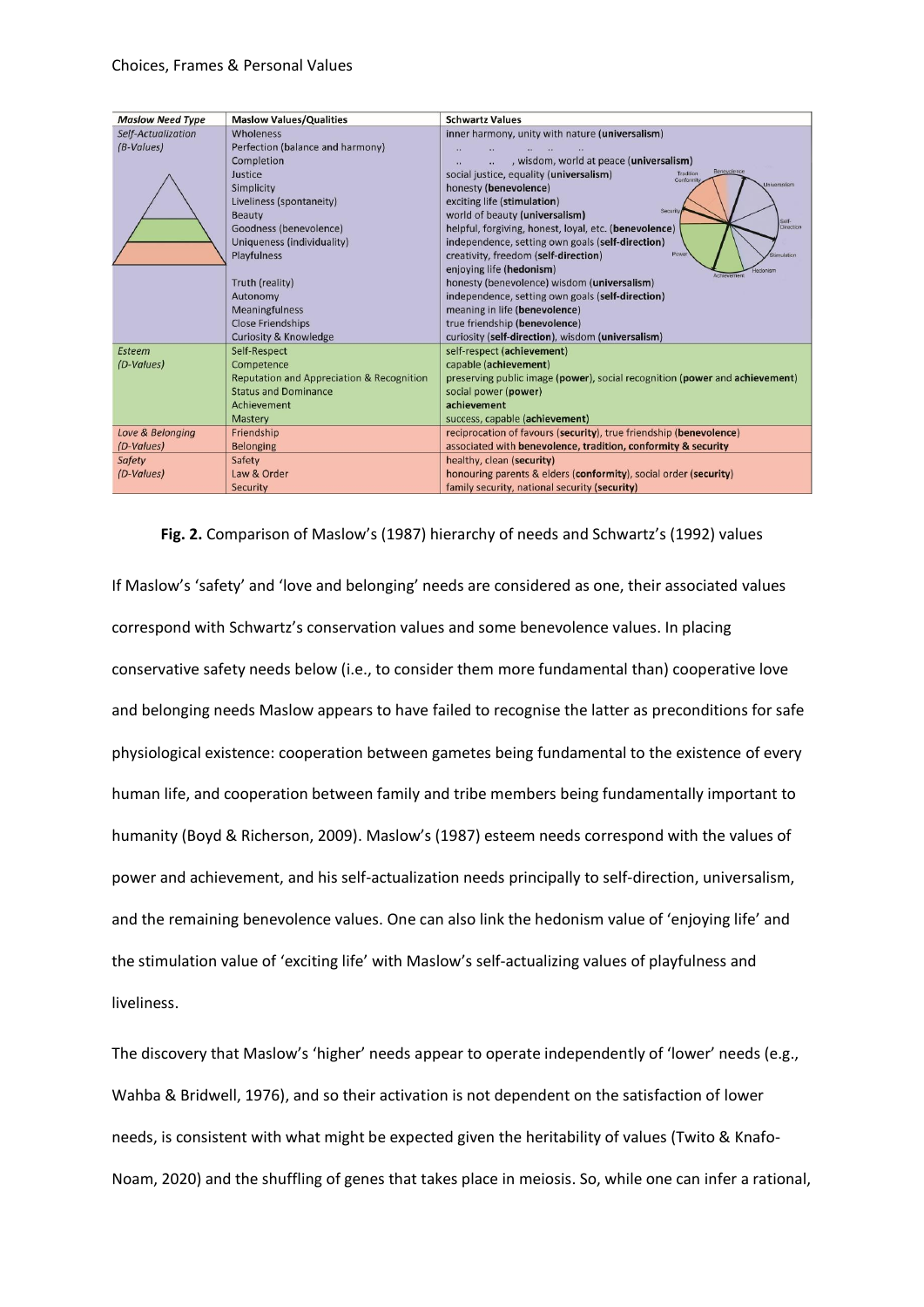developmental progression from the effective strategies one might associate with the lowest values (tradition and conformity – 'follow others') to those associated with the highest (self-direction, universalism, and benevolence – 'think and act independently, develop a deep and wide understanding, and share openly and honestly'), individuals may be subject to genetic predispositions for pursuing mixed, potentially inconsistent strategies.

Maslow's belief in the superior decision-making potential of self-actualizing individuals found expression in his concept of eupsychian management: a utopian organizational principle based on self-actualizing values. Through the work of Downton (1973) and Burns (1978), this evolved into Transformational Leadership Theory (Bass, 1985), in which transformational leaders seek to raise up their followers' needs in relation to Maslow's (1943) hierarchy, while transactional leaders seek to motivate followers by means of short-term, financial or status related rewards and punishments. Transformational leadership has been shown to be widely advantageous (e.g., Chang, 2016; Lehmann-Willenbrock, et al. Meinecke, Rowold & Kauffeld, 2015), particularly in challenging environments in which there is continuous change (Fuller et al., Patterson, Hester, & Stringer, 1996; Lowe, et al. Kroeck, & Sivasubramaniam, 1996). It has been positively associated with improved performance (Wang & Howell, 2010), colleague approval (Johnson, et al. Venus, Lanaj, Mao & Chang, 2012), positive affect among colleagues (Lanaj, et al.; Johnson, & Lee, 2016), and in addressing issues related to gender equality and employee empowerment (Tuuk, 2012). Unsurprisingly, links between leaders' styles and their personal values - between transformational leadership and self-actualizing/self-transcending (or stakeholder) values, and between transactional leadership and self-enhancing (or economic) values - have been found in many studies (e.g., Castillo, et al, 2018; Groves & LaRocca (2011); Jamal (2014).

It is common for research concerning the influence of values on decision-making and behavior to be based on correlations between the mean cross-sample importance of values and particular decisions or behaviors (e.g., Bardi & Schwartz, 2003; Doran, 2009). While such correlations may identify broad influences, it is rather the structure of individual motivational systems – i.e., the relative importance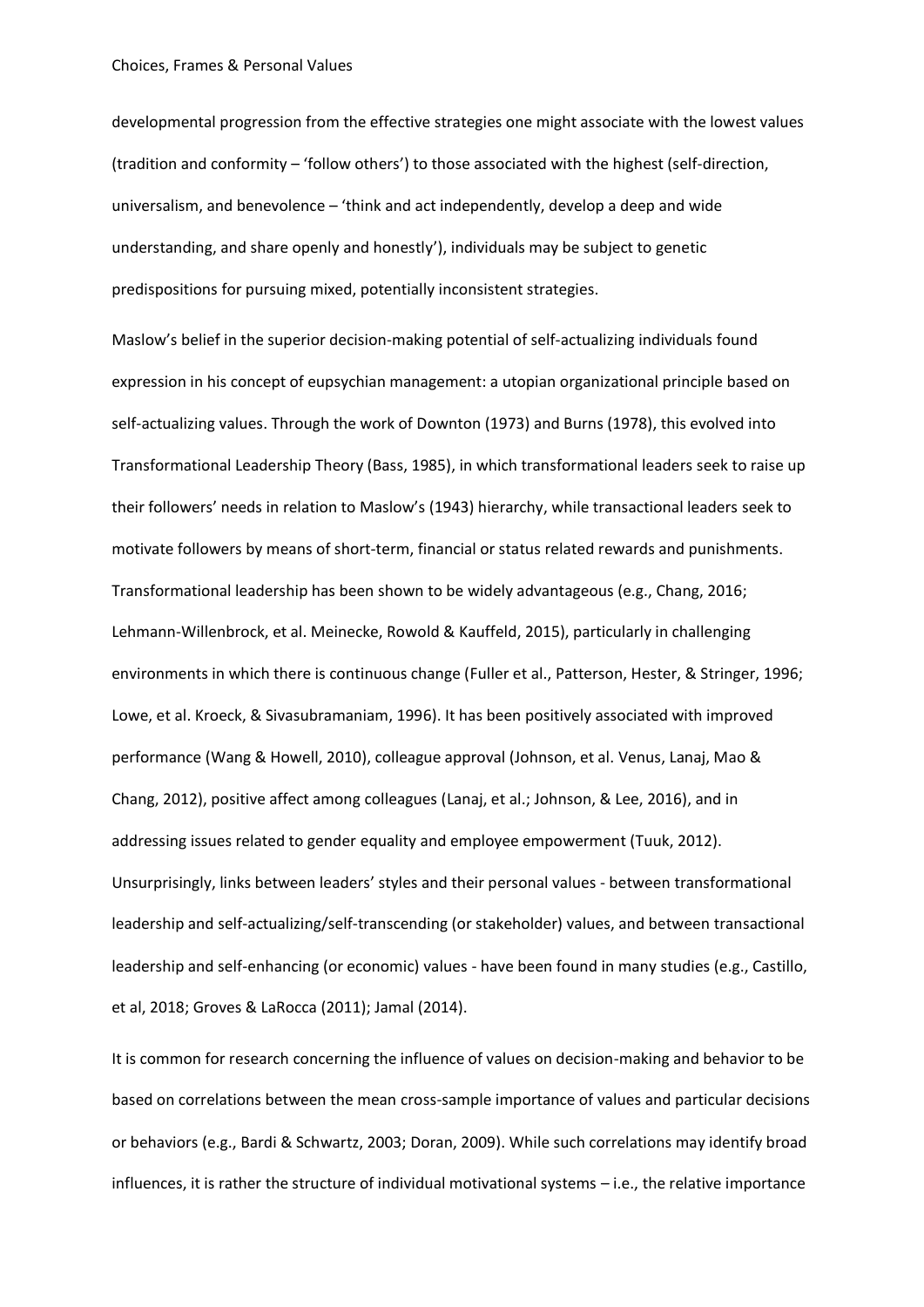individuals attach to their values - that characterises them and guides their judgement and behavior (Schwartz, 1992). Therefore, the nature of these systems would seem to offer a more promising line of inquiry when investigating values-related decision-making biases.

By way of a geographical illustration of why this should be, such topological features as hilltops and valley floors are purely a function of localised differences in the height of land above sea level. Hilltops, by definition, are always immediately surrounded by lower land, and valley floors by higher land on two sides. This tends to give rise to non-localised correlations between high land and hilltops, and between low land and valley floors. However, valley floors are abundant in mountainous areas, as are hilltops in lowland areas. Accordingly, generalised correlations between spot heights and topological features will tend to underestimate the relationship between them.

The influence of any one value cannot be fully revealed in the score generated by responses to a questionnaire such as the Schwartz, et al., (2001) PVQ-40. For example, self-direction's relationships with independent thought and action are likely mediated by the breadth and depth of knowledge facilitated by universalism and benevolence, and subject to the influence of the opposing values of tradition to achievement. Logically, an individual bound by religious beliefs and customs (tradition), or inclined to copy others (conformity), or attach great importance to the perceived safety of regulation and boundaries (security), or to maintain the good opinion of, or gain influence over, others (power), or a desire to earn the approval and respect of others (achievement) will be restricted in their capacities for independent thought and action relative to others for whom these values are relatively less important. Accordingly, to better understand the relationship between values and decision-making biases, we set out to account for differences in individual motivational systems: distinguishing between those motivated most by values attributable to different levels of an evolutionary interpretation of Maslow's hierarchy. We chose to this by presenting a large number of individuals a selection of a simple quandaries adapted from Kahneman and Tversky (Kahneman, 2011) and others.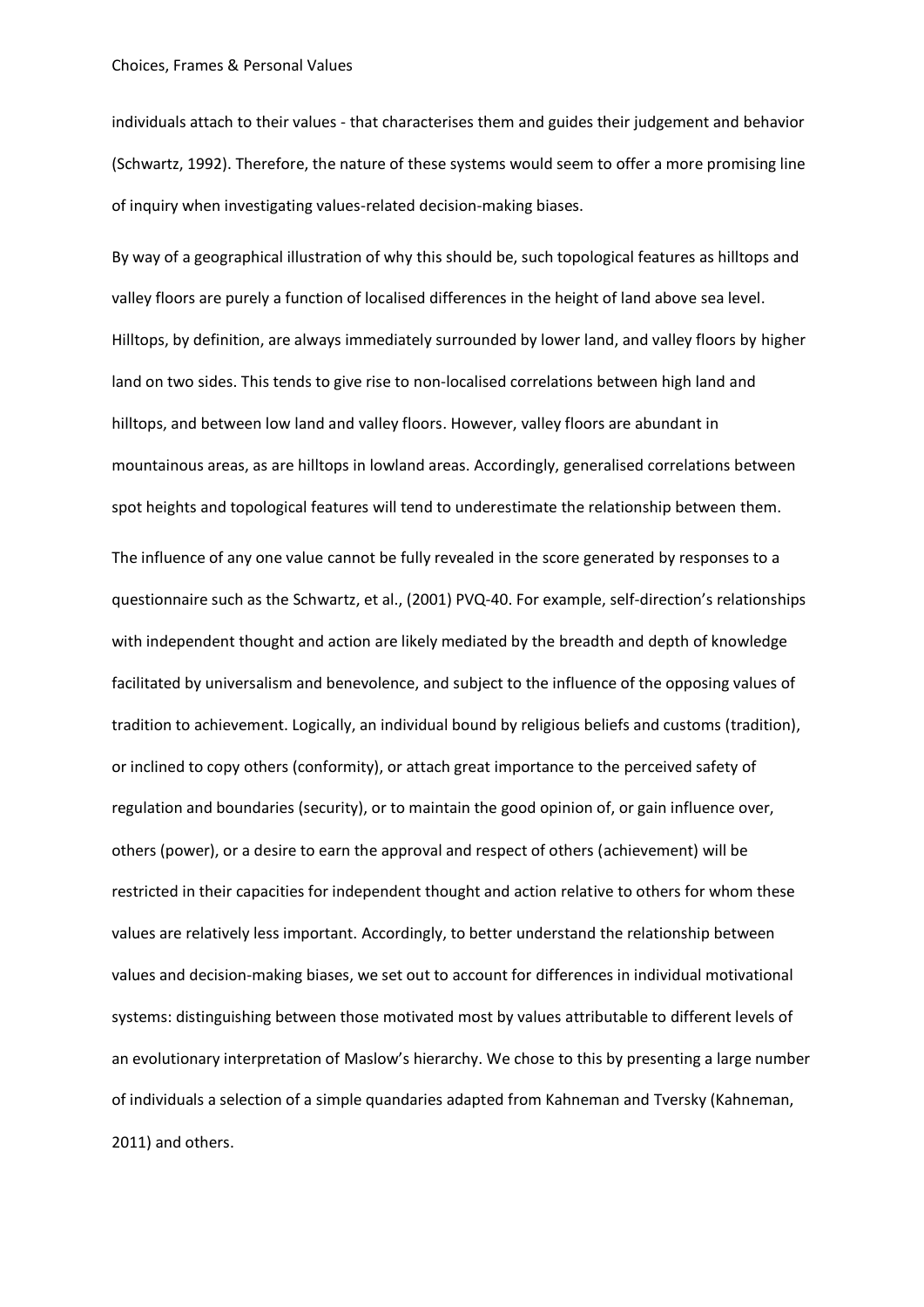# **1.4` Theoretical Expectations**

If XXXXX, et al's (2021) hierarchical, evolutionary interpretation of Schwartz's (1992) values is more than plausible speculation, evidence should be available to demonstrate hierarchical influences on decision-making in addition to those associated with the circle. If the equivalents of conservative values were governing all stable systems before life evolved and continued to dominate the motivation of organisms when self-enhancing competitive motives related to survival and reproduction were internalised, it seems likely that they were responsible for laying the deepest foundations of our intuitive/system 1/experiential thinking (e.g., Sloman, 1996): those that predated the evolution of intelligence. If equivalents of these values dominate the motivational systems of most animals, it seems likely the conservative and self-enhancing values are most likely to promote behavior and decision-making biases associated with RST: i.e., an aversion to risk that diminishes only when the returns available from safe investments are inadequate to satisfy basic needs. If the self-enhancing values later became differentiated from the conservative values to facilitate fitness-enhancing change, they would seem likely to promote a greater preparedness to take risks when the balance between personal costs and benefits is favourable. The openness to change values of hedonism and stimulation seem likely to encourage the greatest preparedness for risk-taking.

The decision-making biases so far described could just as well be attributed to the circular arrangement of the values as to a hierarchical one. It is the roles played by self-direction's independent thought and action, universalism's wisdom, and a rational, universalist approach to benevolence, that potentiate the possibility of discovering a hierarchical influence. These values would appear to be uniquely associated with the type of intelligence associated with rational/system 2 thinking (Stanovich & West, 2000) and creative thinking. Because patterns of effortful thought may, through repetition, be delegated to intuitive thinking in line with the brain's drive toward greater efficiency (e.g., Clegg et al., 1998), their influence may have observable effects on heuristics. In line with Maslow's (1943) belief that self-actualizing individuals are more at ease - not having to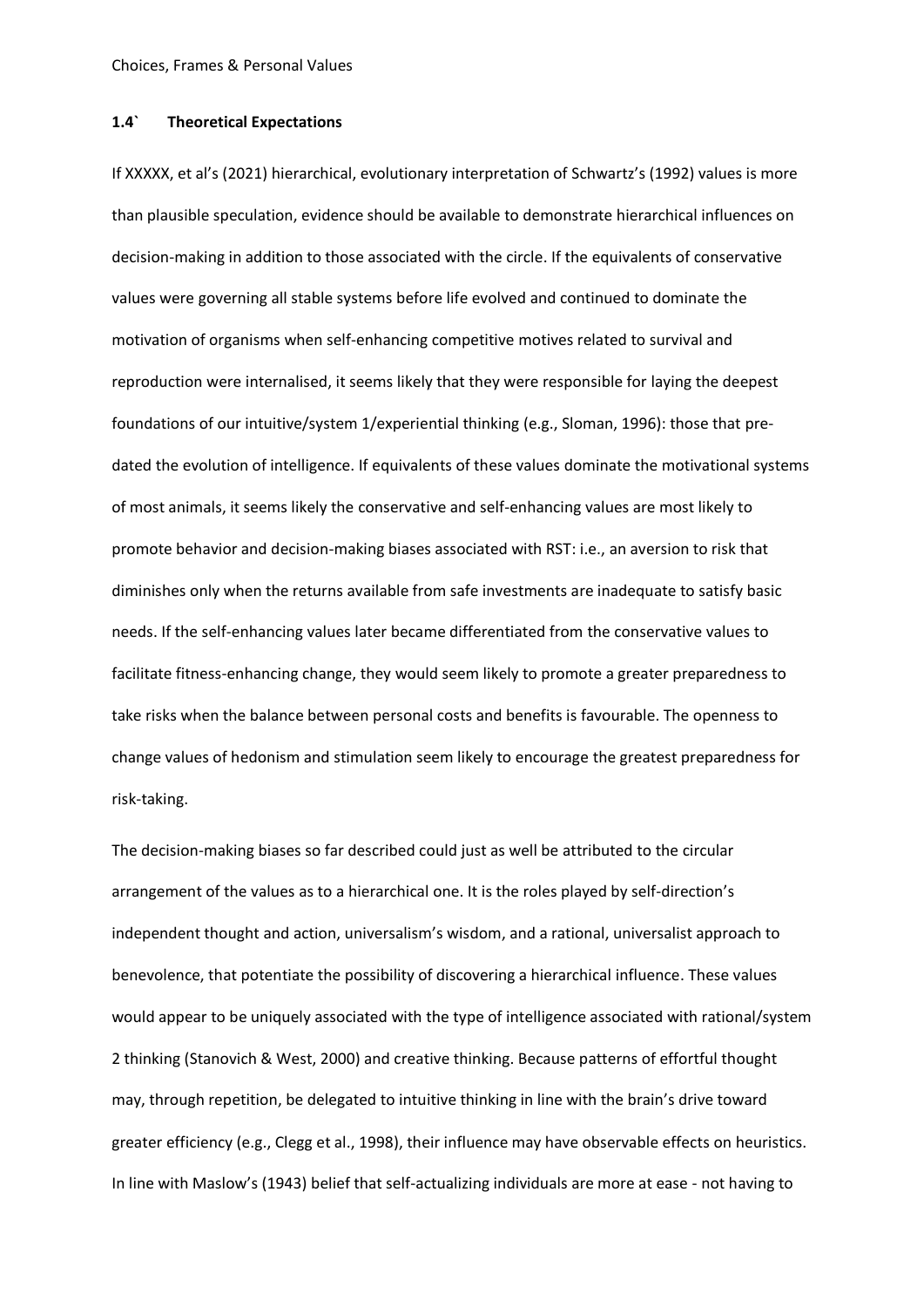devote so much of their energies to satisfying their more basic needs - it is possible they will be among the least risk-averse. But also, if their motivation for gain is less, this may make them less interested in risk-taking. Unlike the more generalised motivation for experimentation and risk-taking associated with hedonism and stimulation, self-actualizing individuals seem more likely to adopt investment strategies that promote risk-taking only in pursuit of certain innovative or selftranscending goals.

If values are inextricably linked to affect (Schwartz, 1992) and influence most decision-making through the affect heuristic (Slovic, et al., 2007; see also Zajonc, 1980), and differences in the relative importance individuals attach to values correspond to different intuitive judgements, such as the discount function (see Frederick, et al., 2002) applied to future gains, one is invited to consider what happens when no one set of values is more important than any other. People subject to values conflicts, whose most important values oppose and counteract each other, seem likely to be prone to mixed feelings that cannot easily be resolved in an intuitively satisfactory decision. As such, they seem less likely to exhibit consistent intuitive decision-making biases and may be more likely to resolve intuitive dilemmas through rational analysis. Deciding whether to defer gratification has been associated with increased neural activity in the pre-frontal cortex, which is itself associated with rational thought (Casey, et al., 2011; McClure et al., 2004). Accordingly, if a deferred gratification proposition were to elicit values-driven, intuitive, and irrational responses, it may be individuals subject to values conflicts may respond differently to and more rationally than others. Many factors, such as status (Samuelson & Allison, 1994) and age (Besedes, et al., 2012), have the potential to play moderating roles that may obscure the influence of values. Also, for some propositions, for example, when the disparity between the effective values of a binary proposition exceeds a certain threshold, the riskiness of one option would be so great as to be rejected by all individuals regardless of their personal values: who would choose the certainty of receiving one cent in preference to a fair coin tossed opportunity to win \$100,000 on heads or lose one cent on tails?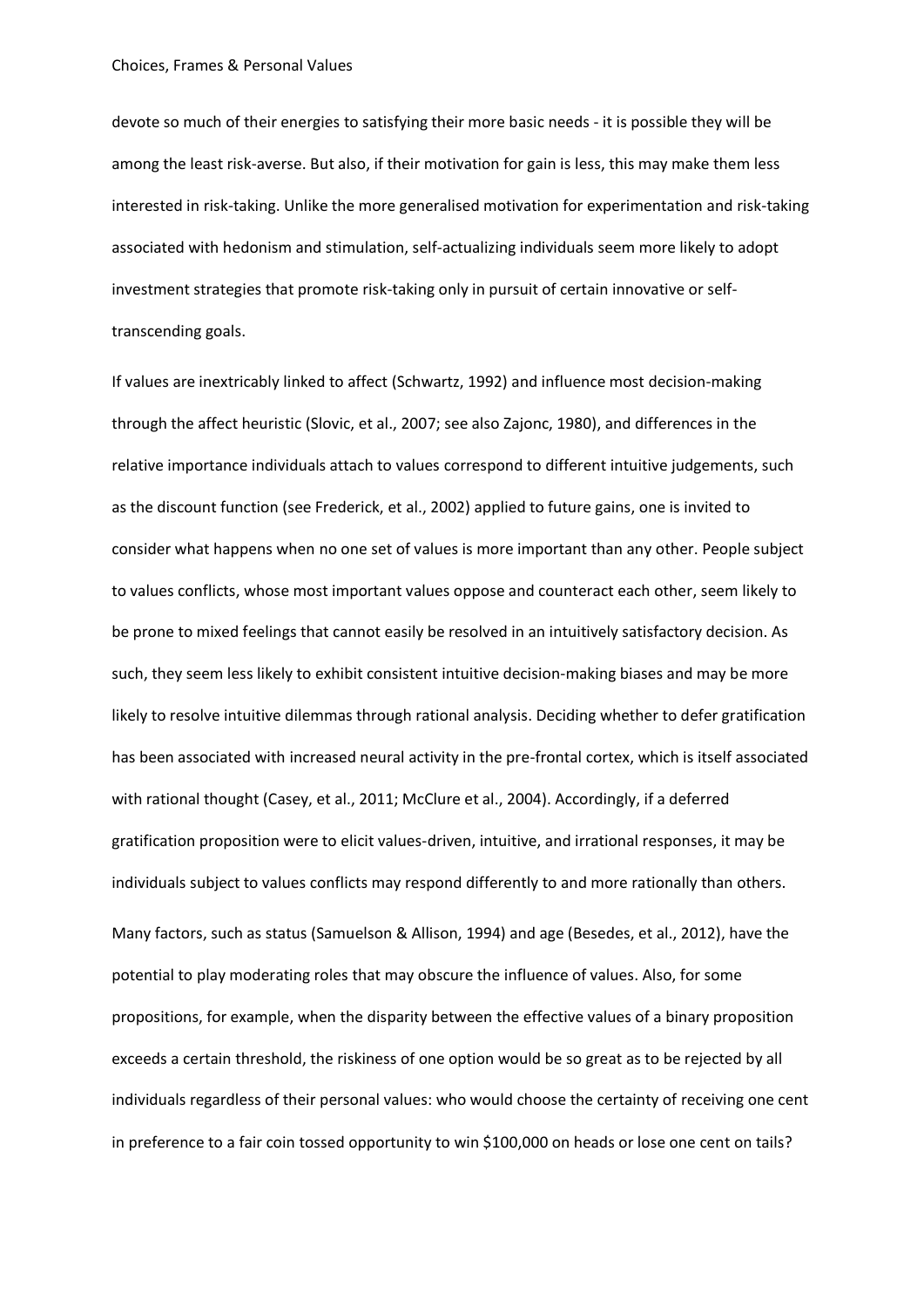However, beneath this threshold, and regardless of moderating factors, it seems likely that values do have a discernible influence.

# **1.5 This research**

The present study aimed to explore values-related biases in decision-making, particularly those sympathetic to the aforementioned theoretical expectations, i.e.:

- 1) Those individuals for whom the conservative values are the most important will be the most risk-averse and the least intelligent and creative;
- 2) Those for whom the self-enhancing values are the most important will be the next most riskaverse and creative, but being the most motivated by personal gain, will be the most likely to pursue gains when potential losses, relative to potential gains, are relatively small, or when losses are disproportionately shared by others;
- 3) Those for whom the progressive values of hedonism and stimulation are the most important will be the least risk averse;
- 4) Those for whom the self-actualizing and -transcending values are the most important, will be the least sensitive to potential losses, the most likely to prioritise the interests of others, the most intelligent, the most likely to give 'improved', rationally supportable intuitive responses, and be the most creative problem solvers;
- 5) Those most likely to be subject to values-conflicts i.e., those without a dominant value or suite of sympathetic values – will be the most likely to respond rationally when propositions appear to elicit irrational values-driven responses.

We tested a large group of individuals with questions adapted from Kahneman (2011), a Bayesian inference challenge, and fluid intelligence and creativity tests. While no detailed hypotheses were pre-registered, these may be inferred in the evolutionary theory of XXXX, et al (2021), which itself was based on XXXXX (2013).

# **2. Method**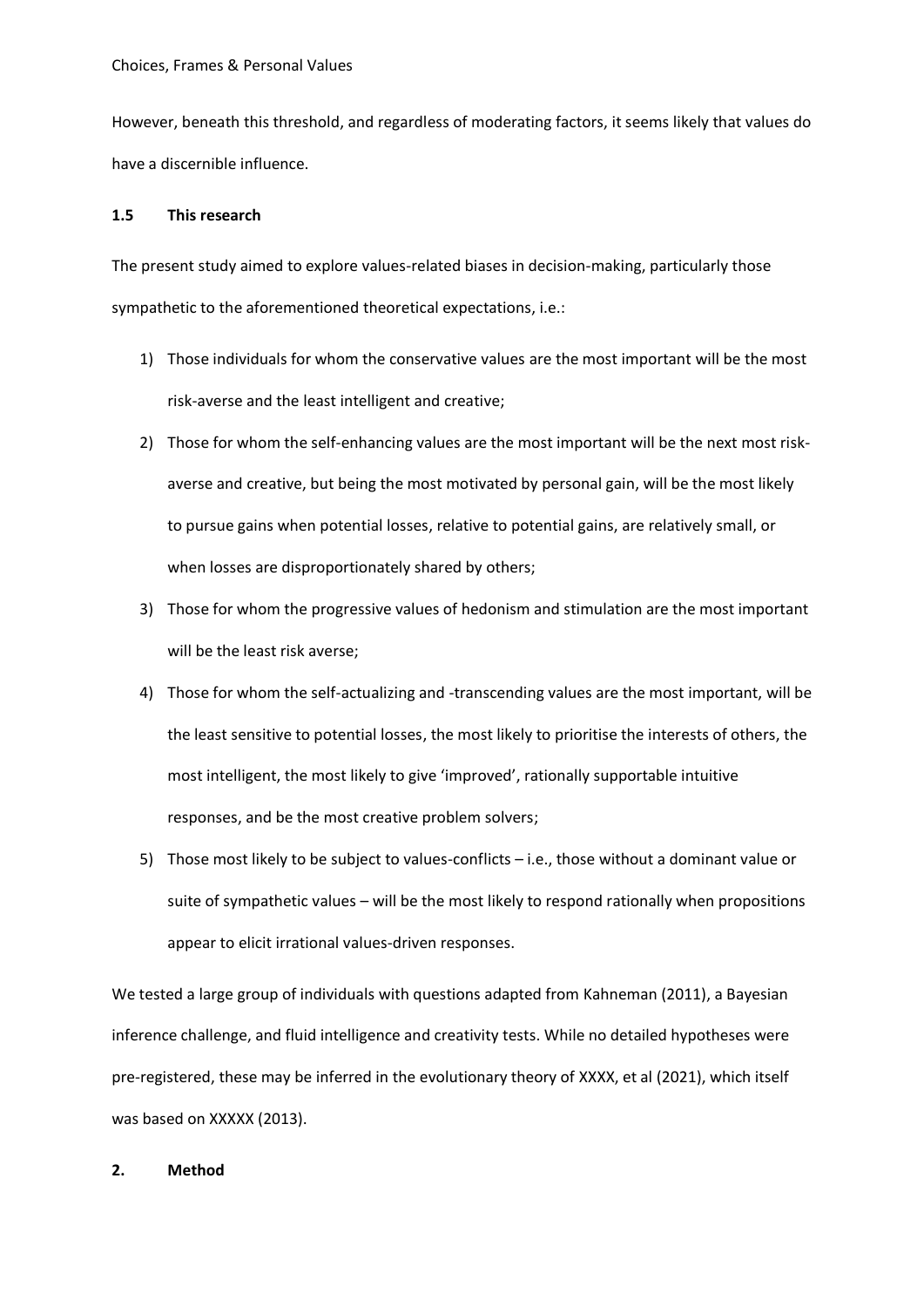## **2.1 Procedure**

Approval was granted by the ethical committees of XXXX University (Phases 1 & 2) and XXXX University (Phase 3). Through a combination of personal invitations sent to organizations and advertisements placed on psychological research platforms (Psychological Research on the Net and Social Psychology Network) and at XXXX University psychology department, participants were recruited to complete online questionnaires in which they were presented with a values-related questionnaire followed by a series of decision-making challenges. No financial inducements were involved. Some participating students received psychology course credits and all participants were offered a free personal values profile based on their responses accompanied by interpretative guidance notes.

Data was collected in three phases from 2014 to 2021. The same values questions were presented in all cases, but the decision-making challenges were modified between phases. From 1405 responses, after the pre-planned removal of data from: (1) 94 individuals declaring that English was neither their first language nor a language in which they had acquired naturalized proficiency, (2) duplicate entries from the same participants, and (3) 10 individuals who responded by sequentially repeating the same answer to most of the value questions, a total of 1325 individual responses remained. While all these were analysed (see supplementary materials, fig. SM1), the results presented here are based on data from 1257 participants, after a further 68 were removed having repeated the same answer to a previous values question for a total of 12 times or more, including a sequential run of 5 or more. 1

# **2.2 Participants**

 $1$  While it is not possible to determine whether responses reflect individuals' values, given these questions are not presented in groups relating to sympathetic values, frequent repetition of responses suggests an individual's true value priorities are not being represented. The 68 deletions appeared to reduce statistical noise and increase value-decision correlations. While other suspicious repetitive patterns were investigated, it was not possible to determine whether these arose from spurious entries.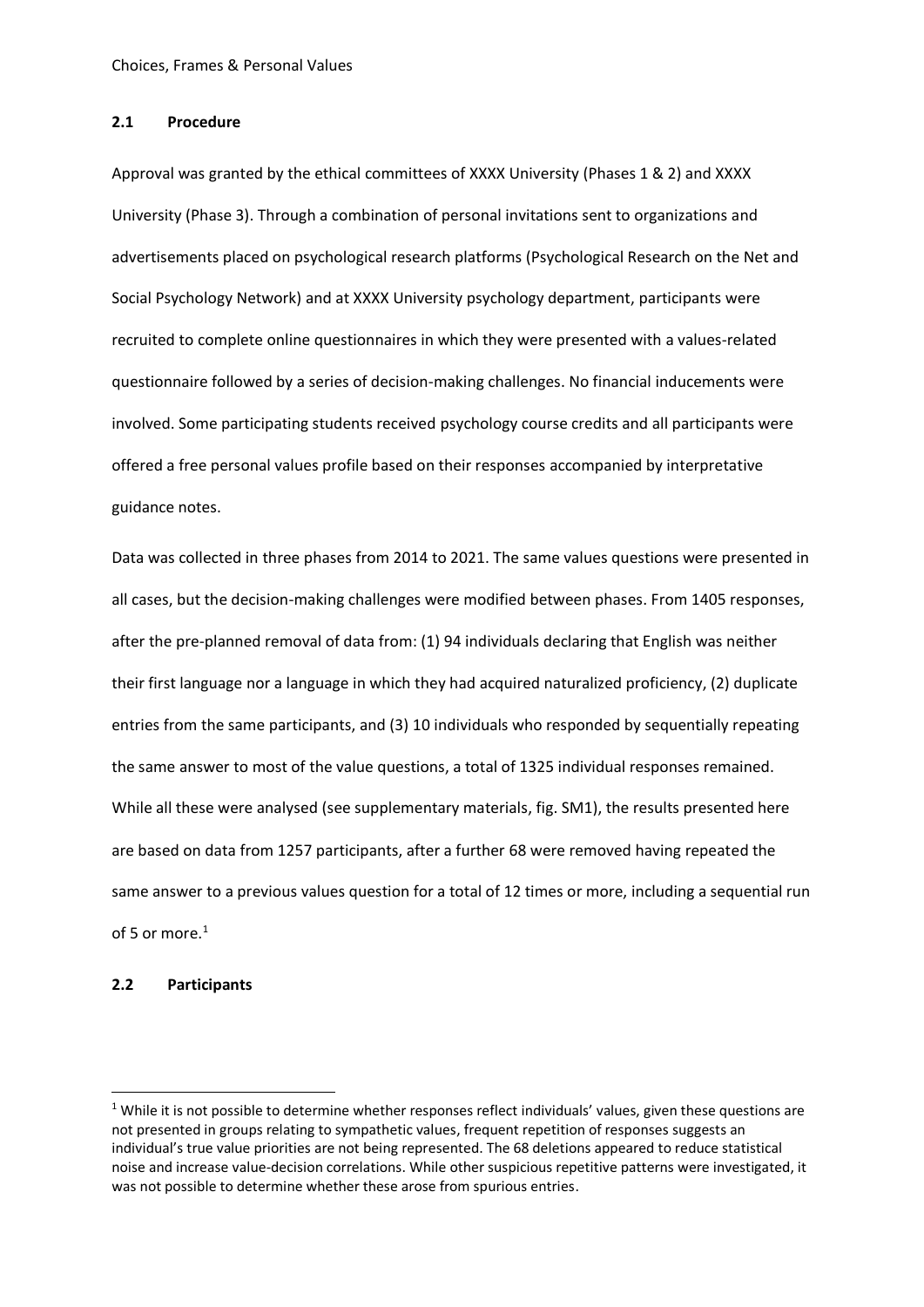Phase 1 involved 189 professional employees of commercial and not for profit organizations with an age range from 22 to 67<sup>2</sup> (*M* = 44.6, *SD* = 10.4). Phase 2 involved 183 professionals from commercial organizations, all but 17 being from a large engineering organization. Of those six whose ages were recorded the age range was 24 to 58 years (*M* = 35.2, *SD* = 12.0), the remainder were mainly drawn from a group of 'high achievement potential' employees whose individual ages were not recorded but were aged between 25 and 40. In phases 1 and 2, 316 participants were recorded as British, 33 as North Americans, 25 as North Europeans, 9 as South-East Asians and the remainder were unrecorded. Phase 3 involved 885 respondents aged between 14 and 72 years (*M* = 25.2, *SD* = 10.5). Of these 499 were North American, 167 were British, 50 were Asian, and the remainder were Other European, Australasian, African, and Other. The educational levels of participants were not recorded but professional participants were mostly educated to degree level and most of those responding to the advertisements of psychological research platforms gave email addresses that suggested they were involved in higher education.

#### **2.3 Materials**

Values data was collected with a 40-item, gender neutral, multiple-choice Schwartz Portrait Values Inventory questionnaire (PVQ-40; Schwartz et al., 2001) in which participants were asked to state the degree to which they associated themselves with the types of people being described (e.g., "They like surprises. It is important to them to have an exciting life") on a Likert scale ( $1 = not$  at all like me; 6 = very much like me).

The decision-making challenges presented in the various phases were as follows<sup>3</sup>:

- 1. Deferred gratification two versions
	- i. What would you prefer, £5,200 today or £5,600 next week? Phase 1
	- ii. What would you prefer, £5,200 today or £5,500 in a month from today? Phase 3

 $2$  Across the whole sample 229 individuals provided either no or a false birth date. Age-related statistics were calculated after removing all voids and ages below 14 years and above 98 years.

 $3$  Questions 1-5 were adapted from Kahneman (2011). Question 6 was adapted from Paulos (1988).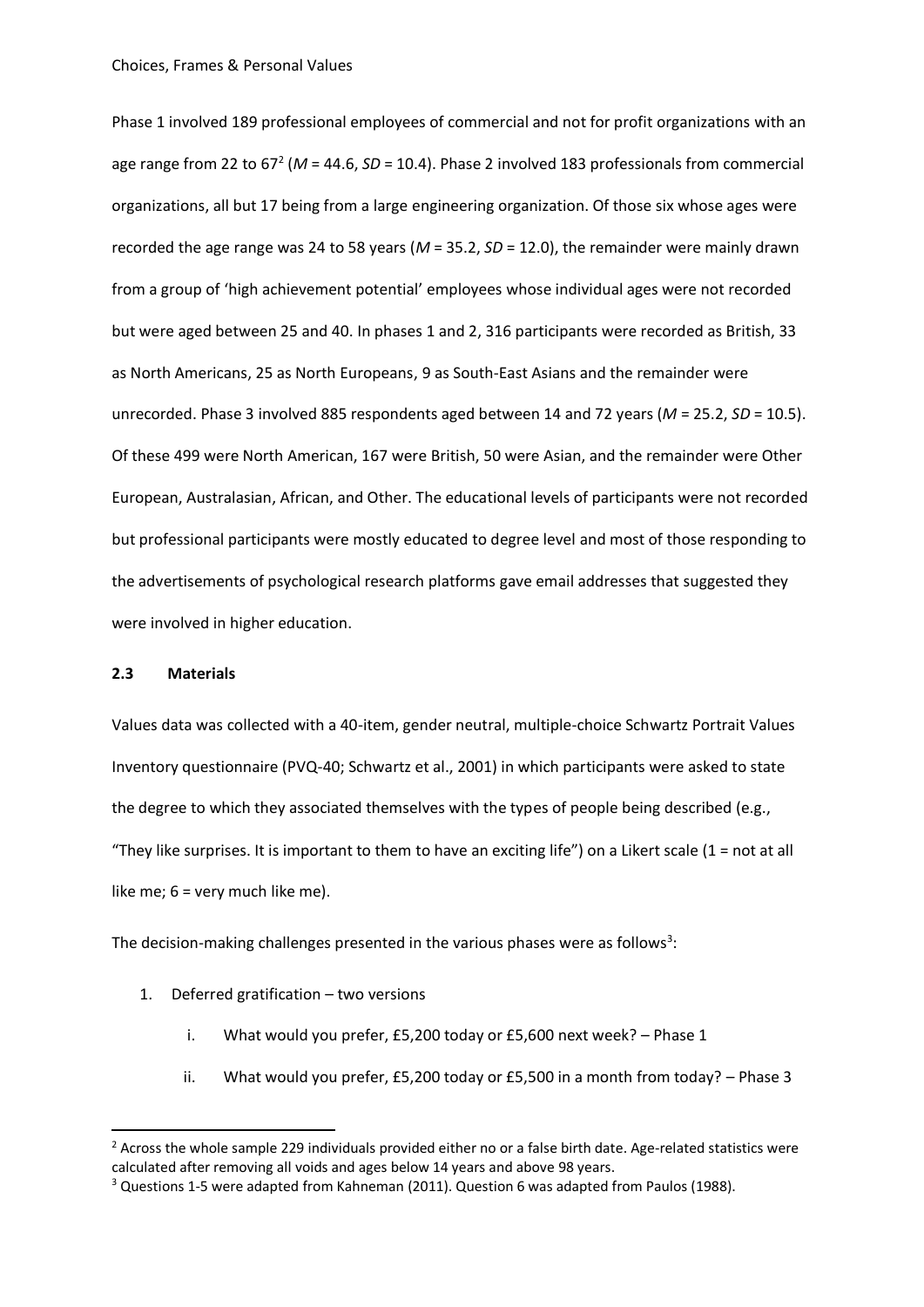- 2. Assuming you trust the other party to pay up if you won, would you take this bet: toss a coin - heads you lose £100 and tails you win £200? Yes or No (all phases)
- 3. You are responsible for spending a limited healthcare budget on one of two new medicines available to combat a life-threatening epidemic that could affect 1 million people and have to make an immediate decision on which one to use. They have the following curative properties: Medicine A will cure 30% of those infected; Medicine B has a 45% likelihood of curing all those infected and a 55% likelihood of curing none of those infected. Assuming these percentages are accurate, which do you choose? (all phases)
- 4. You are faced with making the following choices together.
	- a. Firstly, choose between being given: £240 for certain, or a 25% chance to gain £1,000 and a 75% chance of gaining nothing?
	- b. and then, taking a £750 loss for certain, or a £25% chance to lose nothing and a 75% of losing £1,000? (all phases)
- 5. If it takes 10 combine harvesters 10 minutes to harvest 10 hectares of wheat, how long would it take 20 combine harvesters to harvest 20 hectares? Options: 5, 10, 15 or 20 minutes. (Phases 1 & 3)
- 6. Bayesian inference challenge two versions
	- i. There is a potentially fatal bacterial infection known to be affecting 1% of the population. You are asked to attend a local clinic to be tested for infection as part of a national screening process. The test is 99% accurate. After testing you receive a letter from the clinic saying you have tested positively for infection and asking you to come back for further examination. What is the likelihood you have this bacterial infection? Open numerical answer: 0 – 100% (Phases 1 & 2)
	- ii. 90% of the people in a remote mountain village are 'Blutos' and 10% are 'Rimini'. A witness to a night crime in the village reports that the perpetrator was a Rimini. It is known that people such as this witness can distinguish between Blutos and Rimini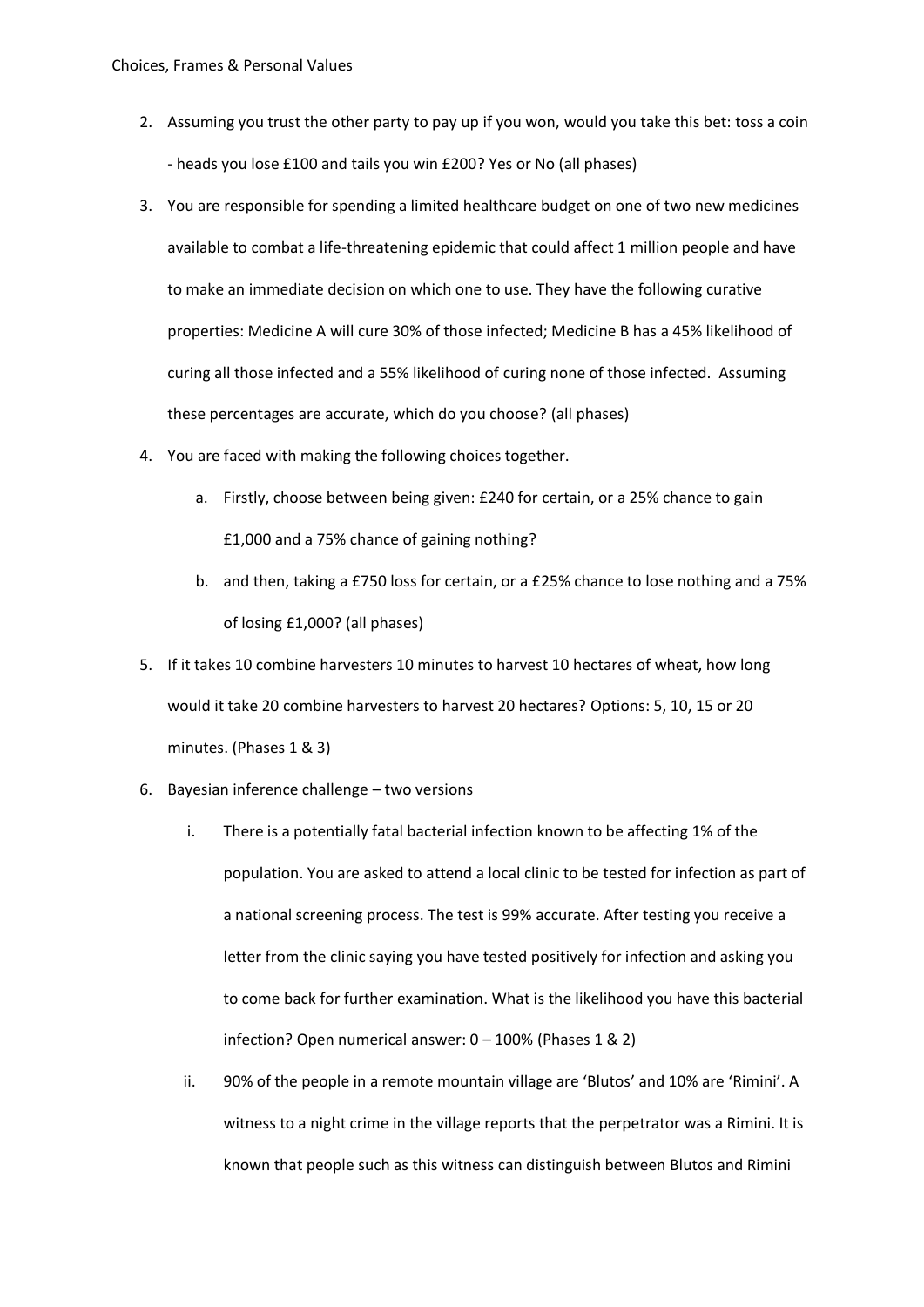with 90% accuracy in similar conditions. What is the likelihood the witness got it right, and the criminal is a Rimini? Options: 10%, 50% or 90%. (Phase 3)

- 7. Fluid intelligence. Participants were sequentially presented with a maximum of ten puzzles (see Figure SM1- including eight Raven's Progression Matrices (RPM)(Raven, et al., 1998)) to be completed within a timer-controlled ten-minute window. (Phase 1)
- 8. Guilford's (1967) Alternative Uses Test "How many uses can you think of for an empty plastic lemonade bottle?" To be completed in a timer-controlled in two-minute window. (Phase 1)

Except for Q6(i) and Q8, participants had to make choice between the available two to six options in respect of each question. Q7 was intended to investigate values-related biases in fluid intelligence and the influence of intelligence on answering the other decision-making challenges. Q7 was removed after Phase 1 to reduce the time demands on potential participants and thereby encourage greater participation, as were Q1, Q5 and Q8. Q1 and Q5 were reintroduced in Phase 3: Q1 in an amended form intended to elicit a greater variance in responses. In Phase 3, a different Bayesian inference challenge replaced the previous version - the aim being to improve the number of correct answers.

# **2.4 Analysis**

In each of the phases the average score for each respondent's answers to the values-related questions was taken in respect of each of the ten values to enable the calculation of Pearson's correlations with: the binary options available for Q1, Q2, Q3 and Q4; the correct answers for Q5, Q6 (where appropriate) and Q7, and the number of suggestions for Q8. This enabled us to investigate potential linkage between individual values and decision-making biases.

Given that an individual's decision-making is subject to the influence of systematic relationships between their values, we also wanted to compare the decision-making of differently motivated individuals. To generate personal values profiles amenable to such analysis and cross referencing,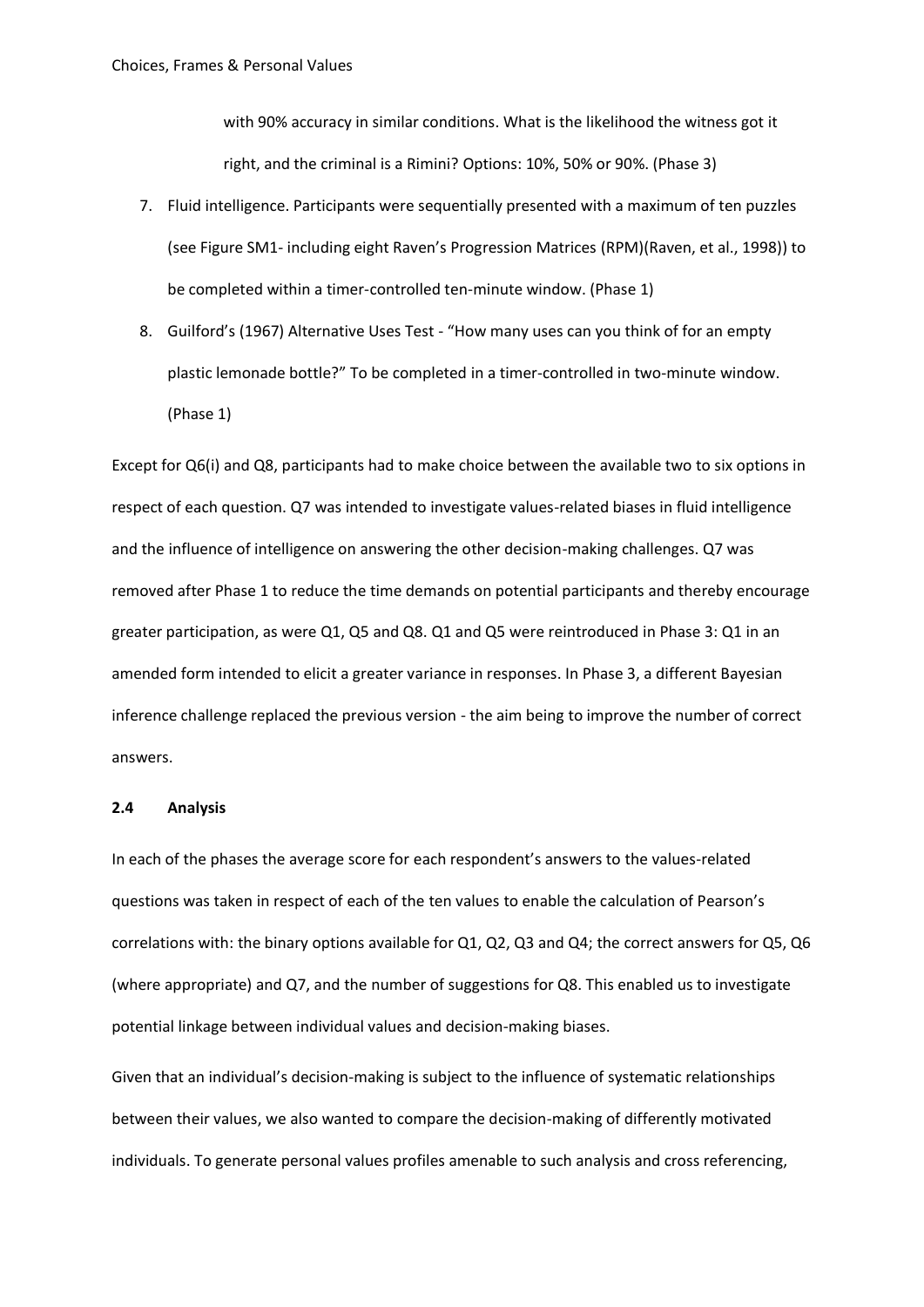standard scores were calculated for each value in accordance with instructions from Schwartz (2004), with reference to centred value scores and standard deviations calculated from a norm group of 11,967 west Europeans from 12 western European nations, taken from the 2014 European Social Survey with an age range of 14 to 99 (*M*=43.1, *SD*=17.5). Standard scores were converted so that the lowest and highest could be represented within a 0-100% scale.

Given that values adjacent to each other in the Schwartz (1992) system tend to support similar needs and promote similar behaviors (e.g., Bardi & Schwartz, 2003), the average standard scores for ten sets of three neighbouring values centered on each value were calculated for each participant. This enabled each dominant suite of three values to be placed in one of ten groups: 1 - centered on tradition (including benevolence and conformity); 2 - centred on conformity (including tradition and security); and so forth … to 9 - centered on universalism (including self-direction and benevolence), and a tenth group, labelled 0, centered on benevolence (including universalism and tradition).

To aid the identification of biases sympathetic to the proposed hierarchical evolutionary structure, participants were further allocated to one of five motivational types: four hierarchical and one to represent those individuals most likely to be subject to motivational conflicts that might otherwise render them atypical. To facilitate this, participants in group 0 were further divided according to whether conformity or self-direction was more important to them. The former remained in group 0 while the latter were placed in a new group 10. Those in groups 0, 1, 2 and 3 were allocated to a type labelled Shepherds (for whom the conservative values were most important); those in groups 4 and 5 were allocated to a type labelled Hunters (driven most by self-enhancing values); those in groups 6 and 7 were allocated to a type labelled Explorers (driven most by hedonism and stimulation); and those in groups 8, 9 and 10 were allocated to a type labelled Philosophers (driven most by self-actualizing and self-transcending values).

A fifth motivational type labelled Moderators was used to describe those most likely to be subject to motivational conflicts. This comprised all those whose dominant group of three neighbouring values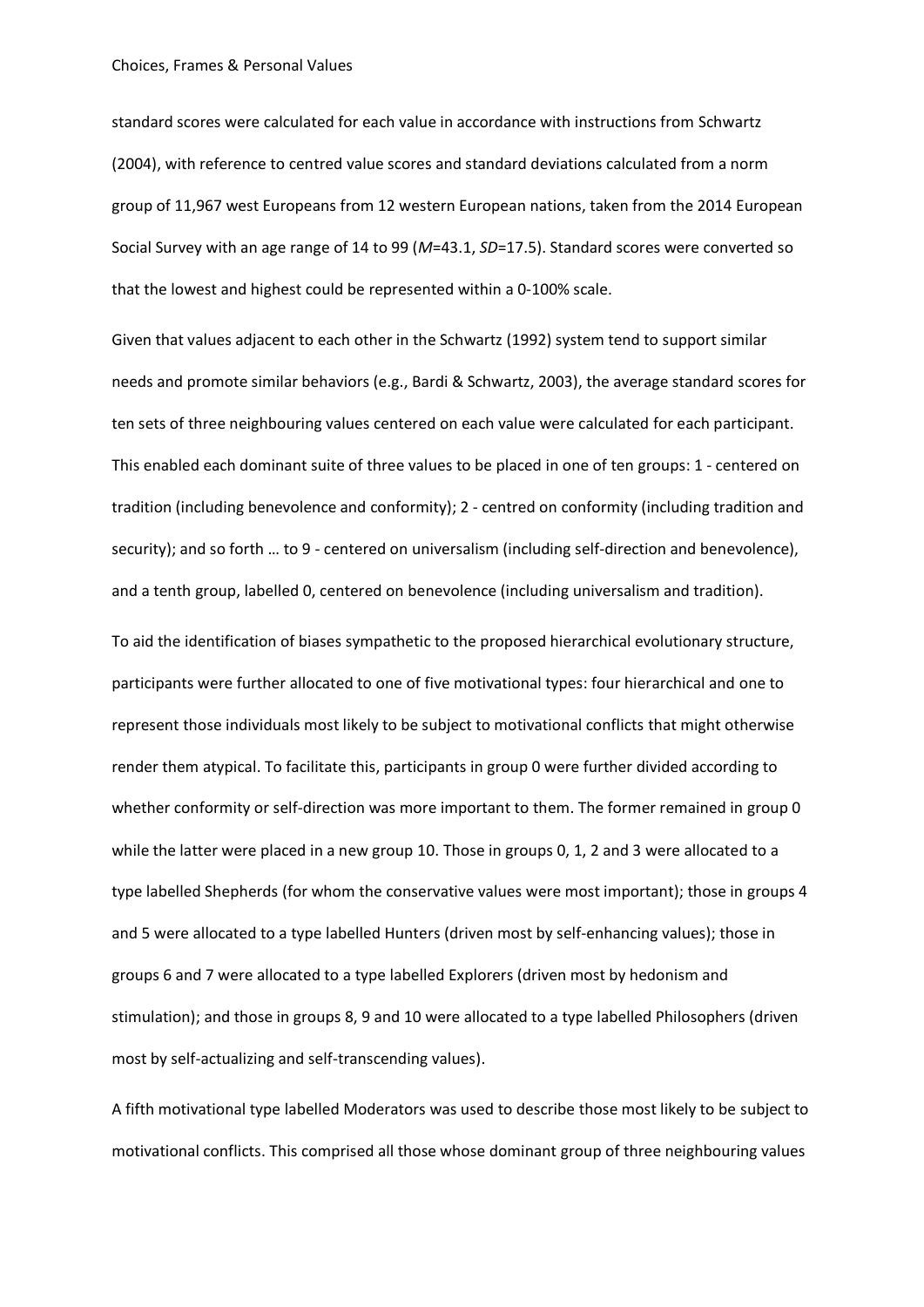failed to outscore the next highest scoring and potentially conflicting group by more than 6%. Potentially conflicting groups of values were taken to be those more than two away from each other when arranged around the circle (so sharing none of the same values), with groups 0 and 10 being considered separately (i.e., treating benevolence as if it comprised two values: one more associated with tradition, the other with universalism). For example, for an individual whose dominant values were in group 6, potentially conflicting values groups would be those from 0 to 3 and 9 and 10. The rationale being that, in a harmonious motivational system, the relative importance attached to neighbouring values is likely to be similar, and because they serve similar needs this is unlikely to give rise to motivational conflicts. The choice of the 6% threshold was arbitrary but informed by a desire to set it high enough to include a similar number of individuals to the other four types, but low enough to exclude individuals unlikely to experience conflicts between dominant suites of values. The composition of the analysed sample in terms of motivational types was as follows: Shepherds: *n* = 178, Hunters: *n* = 207, Explorers: *n* = 393, Philosophers: *n* = 210, Moderators: *n* = 269. <sup>4</sup> Average value profiles of each type are shown in the supplementary materials (Figure SM2). Point biserial (Pearson) correlations between responses and each of the ten values were calculated for each of the decision-making challenges. The performance of participants in each motivational type was also analysed to provide Chi-Squared and percentage totals for each question. To explore whether differences in the performance of the four hierarchical motivational types would be exaggerated in individuals with larger differences between their dominant and subdominant suites of values, we also compared results when the threshold for allocating individuals to the Moderator type was set to 12% and 20% (see Figs. SM3 & SM4).

# **3. Results**

<sup>&</sup>lt;sup>4</sup> The type nomenclature and method of analysis described here belongs to XXXX XXXX XXXX. In line with the rationale explained here, this follows Maslow (1987) in allocating self-direction to a self-actualizing type with universalism and benevolence, rather than Schwartz (1992) in placing it with hedonism and stimulation in the higher order 'openness to change' value.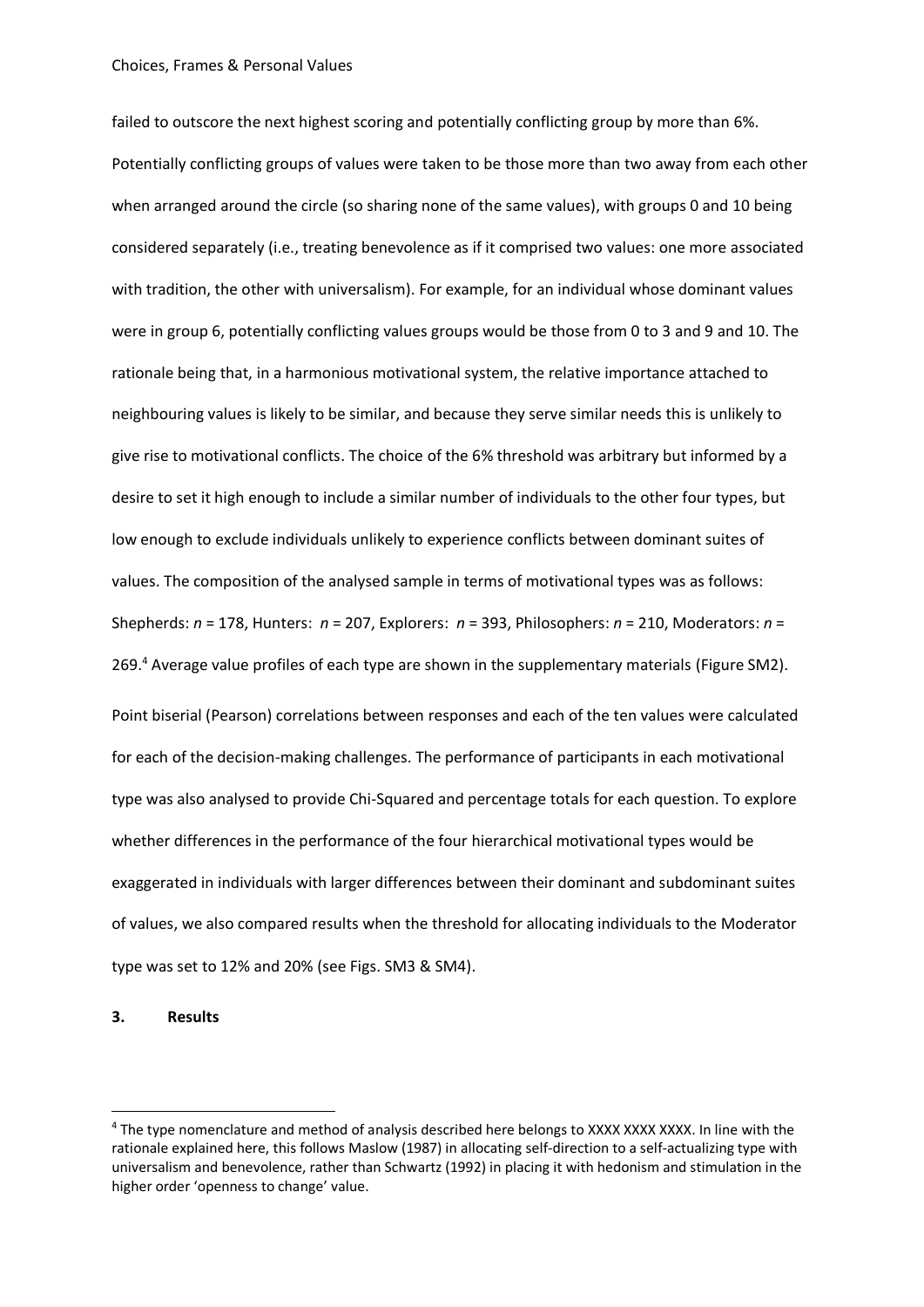



**Fig. 4.** Q1: Delayed Gratification – Values correlations (left) and motivational type preferences (right) for (i) £5,600 next week, *N*=189 (above) and (ii) £5,500 in a month's time, *N*=871 (below) to £5,200 today – in all figures:  $S =$  Shepherds,  $H =$  Hunters,  $E =$  Explorers,  $P =$  Philosophers, and M = Moderators. 95% Confidence intervals shown.

There were no significant correlations between any single value and responses to either version of Q1. However, as shown in fig. 4, similar systematic sinusoidal patterns of value-response correlations were evident in respect of both offers. In respect of Q1(i), 80-89% of all participants preferred to wait a week for £5,600, rather than take £5,200 today (i.e., applied a discount rate of less than 371% pa), with no significant difference between the motivational types. All types were less willing to wait a month for the smaller reward of £5,500. Relative enthusiasm to wait (and apply a discount rate of less than 65% pa) decreased in a hierarchal order from Philosophers, through Explorers and Hunters, to Shepherds: dropping from Q1(i) by 18%, 22%, 31% and 40% respectively. Only 49% of *N*=142 conservative Shepherds now preferred to wait, compared to 66% of *N*=268 Explorers:  $\chi^2$ =11.38, 95% CI=0.27-0.07, *p*< .001.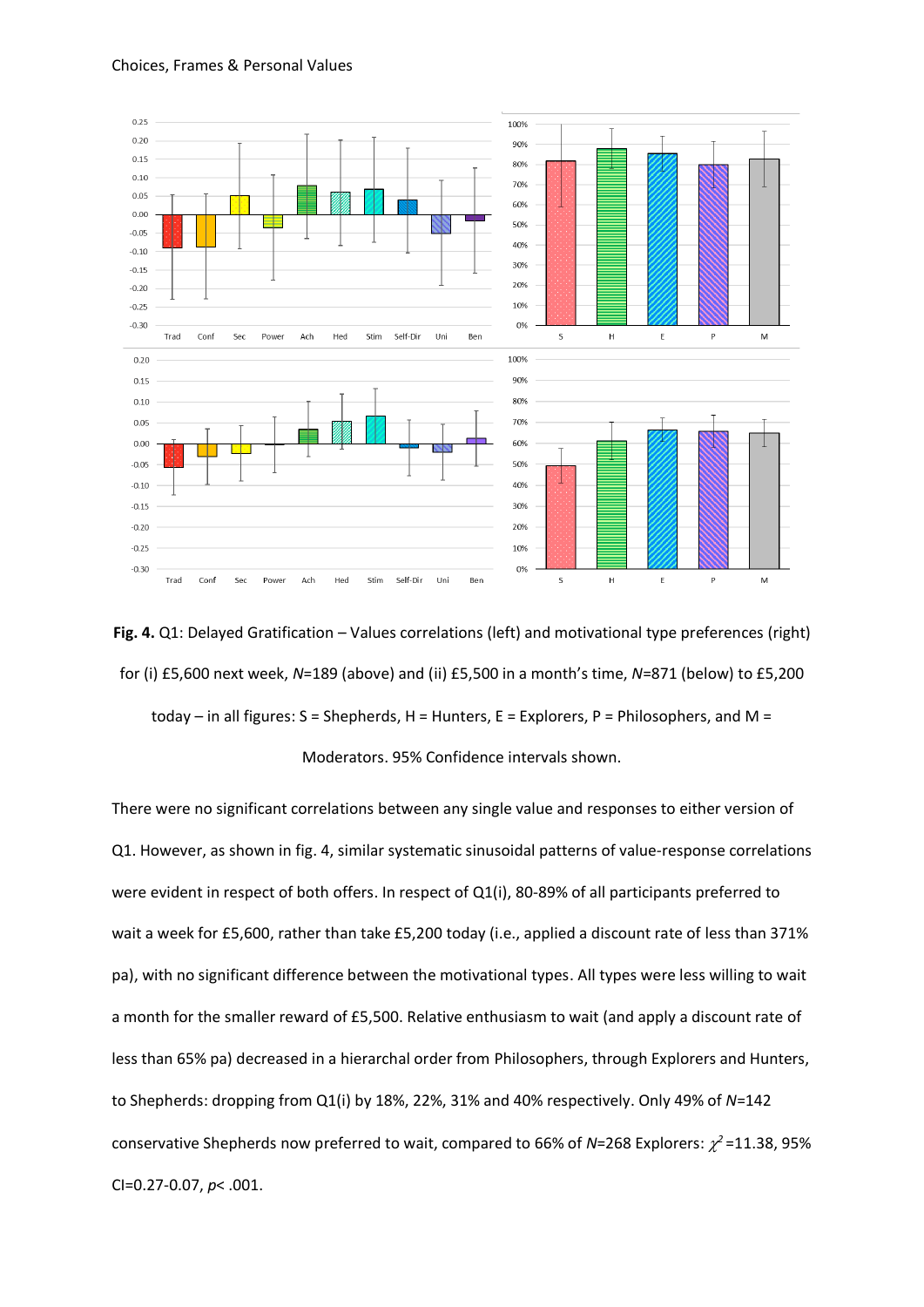



As shown in fig. 5, a broadly sinusoidal pattern of correlations emerged in respect of Q2. There were negative correlations between conformity *r*(1256) =-.11, *p* < .001, security *r*(1256) =-.11, *p* < .001, and universalism  $r(1256) = 0.07$ ,  $p = 0.011$  and a preparedness to risk losing £100 for the possibility of gaining £200 on the toss of a coin, and positive correlations for power *r*= .08, *p* = .003 and stimulation *r* = .20, *p* < .001. This translated to 39% of Explorers being prepared to accept this bet compared to 18% of Shepherds. In keeping with the circular relationships between values, the preferences of Hunters and Philosophers lay between these extremes at 29% and 24% respectively. 21% of Moderators accepted the bet. The difference between Explorers and Shepherds was  $\chi^2$  = 24.06, 95% CI =0.28-0.13, *p* < .001.

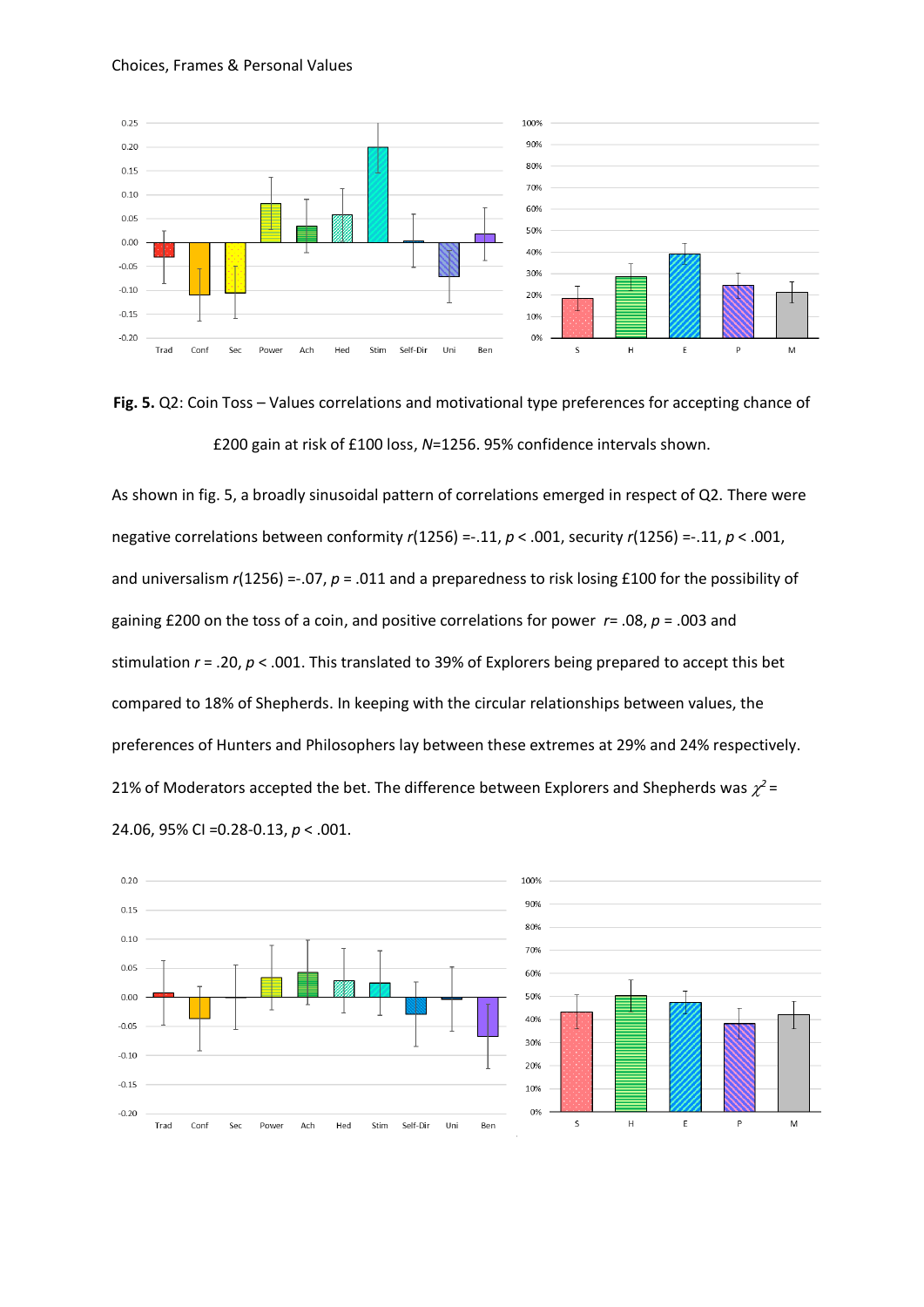**Fig. 6.** Q3: Healthcare Budget – Values correlations and motivational type preferences for a 45% chance of saving all over the certainty of saving 30%, *N*=1254. 95% confidence intervals shown.

Fig. 6 shows a broadly sinusoidal pattern of correlations between values and whether to invest a healthcare budget in a treatment that will save 30% of lives, or in one that has a 45% chance of saving everyone and a 55% chance of saving no one. Only that for benevolence was statistically significant: *r*(1254) =-.07, *p* = .017. 50% of *N*=205 of Hunters and 47% of *N*=393 Explorers preferred a 45% chance of saving all, compared to just 38% of N=209 Philosophers: differences of  $\chi^2$ =6.01, 95% CI =0.21-0.02,  $p = .014$ , and  $\chi^2$  =4.53, 95% CI =0.17-0.01,  $p = .033$ , respectively.



**Fig. 7.** Values correlations and motivational type preferences for Q4: (a) a 25% chance to gain £1,000 and a 75% chance of gaining nothing over £240 for certain, (above), and (b) then, a £25% chance to lose nothing and a 75% of losing £1,000 rather than taking a £750 loss for certain (below) *N*=1253.

95% confidence intervals shown.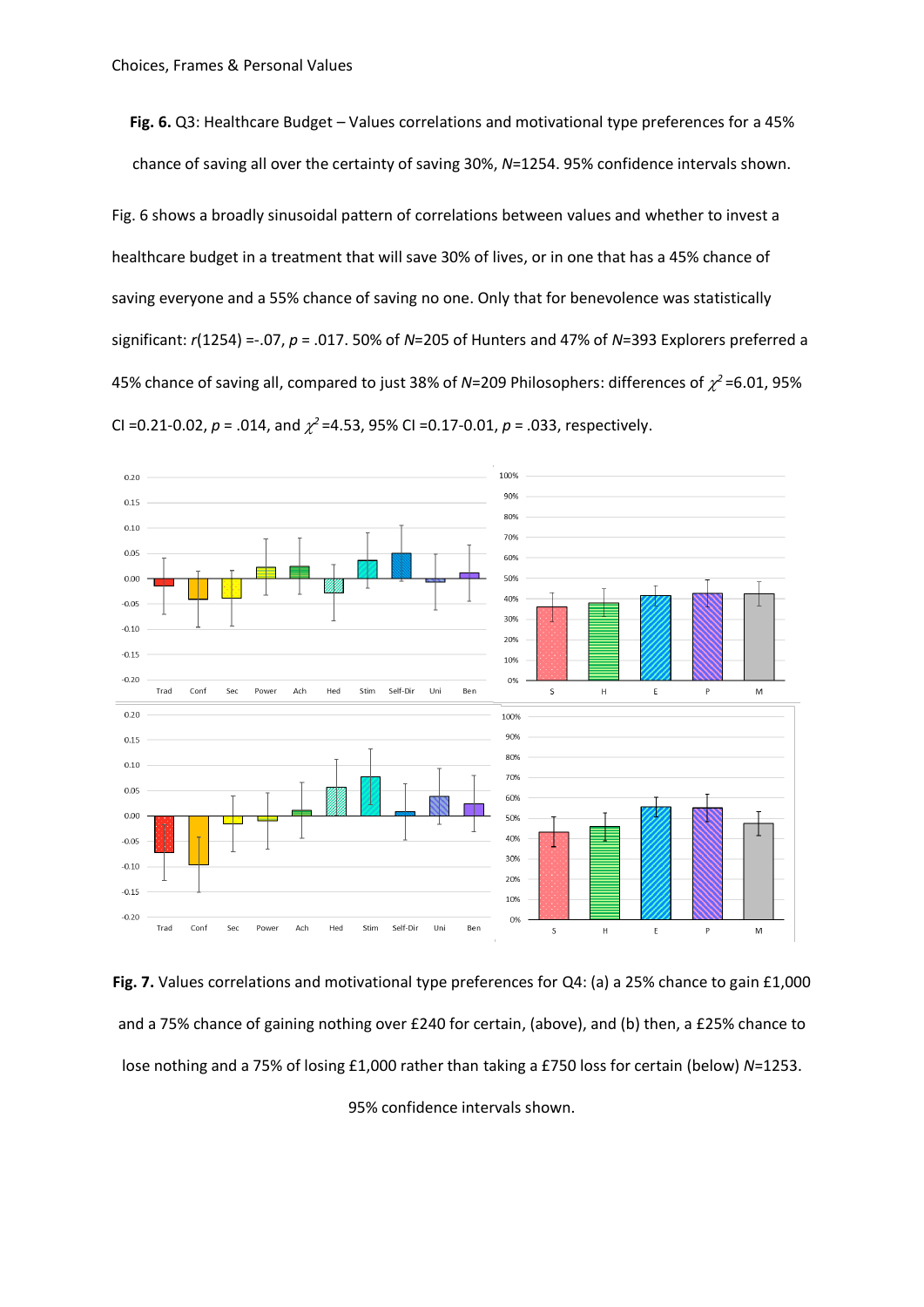As illustrated in fig. 7, in respect of Q4(a) and a preparedness to risk a certain £240 gain for a 25% chance to gain £1,000, there was no significant correlation with any value or difference between the types. A sinusoidal pattern of correlations between values and a preparedness to take a 75% risk of losing £1,000 to avoid a loss rather than accept a certain loss of £750 was found in respect of Q4(b). tradition and conformity exhibited negative correlations: *r*(1253) = -.07, *p* = .010, and *r*(1253) = .10, *p* = .001 respectively, while hedonism and stimulation exhibited significant positive correlations: *r*(1253) = -.06, *p* = .046, and *r*(1253) = -.08, *p* = .006 respectively.

The greater preparedness for risk-taking exhibited by Explorers and Philosophers over Shepherds and Hunters increased from Q4(a) to Q4(b), with 56% of *N*=393 Explorers and 55% of *N*=209 Philosophers prepared to accept a 75% risk of losing £1,000 for a 25% chance of escaping a £750 loss compared to 43% of N=178 Shepherds. The difference between Explorers and Shepherds being  $\chi^2$  = 7.32, CI = 0.21-0.03, *p* = .007.



**Fig. 8.** Values correlations and motivational type for correct answers to Q5: 'If it takes 10 combine harvesters, etc.', *N*=1053. 95% confidence intervals shown.

As shown in fig. 8, tradition and conformity exhibited significant negative correlations of *r*(1053) = - .16, *p* < .001, and *r*(1053) = .09, *p* = .002 respectively, and self-direction and universalism exhibited significant positive correlations of *r*(1053) = .18, *p* < .001, and *r*(1053) = .11, *p* < .001 with answering Q5 correctly. These correlations translated to 59% of *N*=188 Philosophers (the most successful type)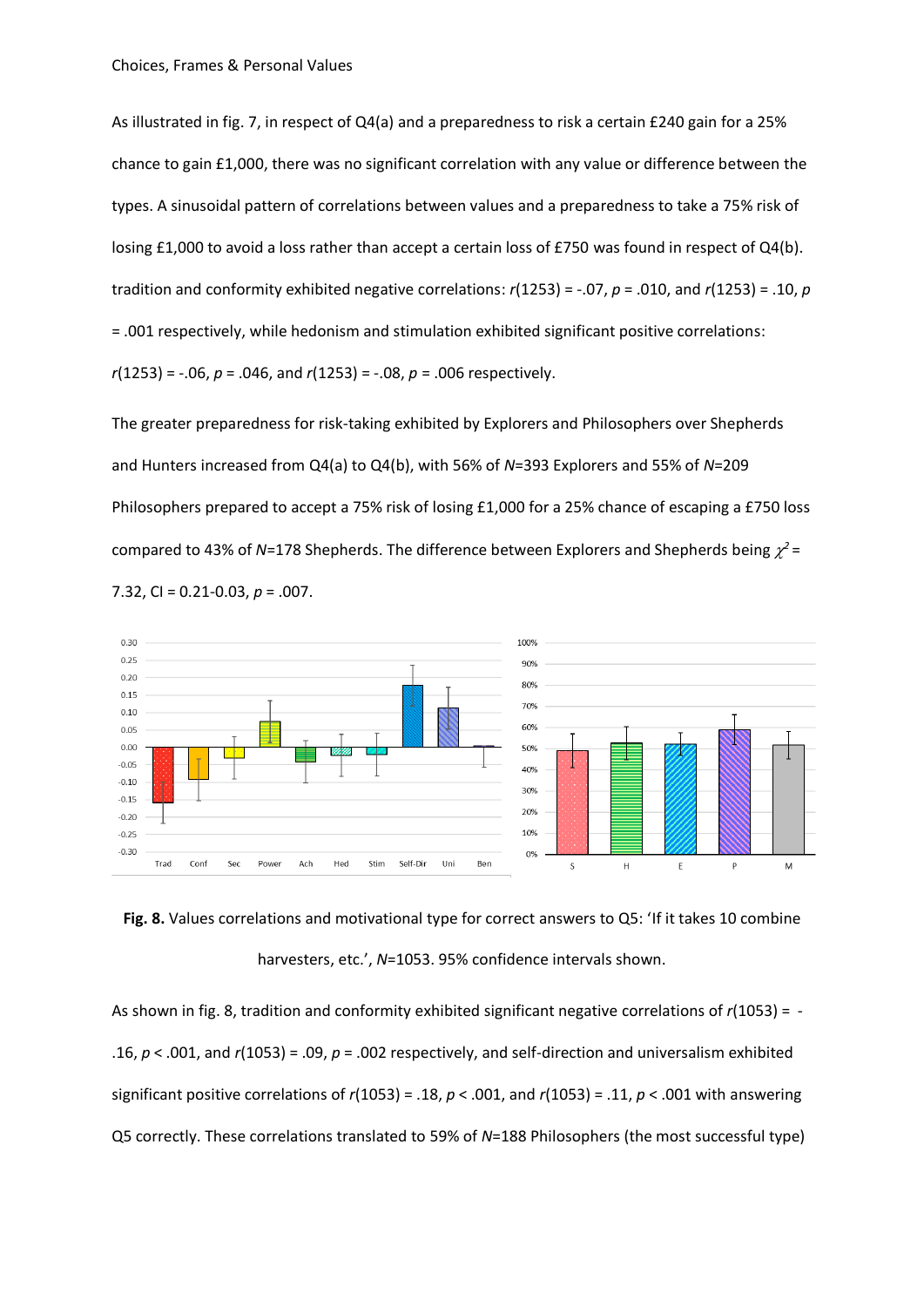answering correctly, compared to 49% of *N*=153 Shepherds (the least successful type), but the



differences fell short of statistical significance.



As reflected in fig. 9, only 5% of the *N*=371 participants answered Q6(i) correctly. Stimulation exhibited the largest (negative) correlation with correct answers: *r*(371) = -.13, *p* = .014. Moderators performed significantly better than other types, with 14% of *N*=64 answering correctly, compared to 2% of N=124 Explorers:  $\chi^2$ =12.12, CI =0.22-0.04,  $p < .001$ . When an alternative form of Bayesian inference challenge with three potential answers was presented in Q6(ii) the proportion of participants answering correctly rose to 31%, and a different pattern of correlations emerged, with achievement's positive correlation approaching significance: *r*(868)= .07, *p* = .052. It and three of the other values on the conservative half of the circle showed small positive correlations, while all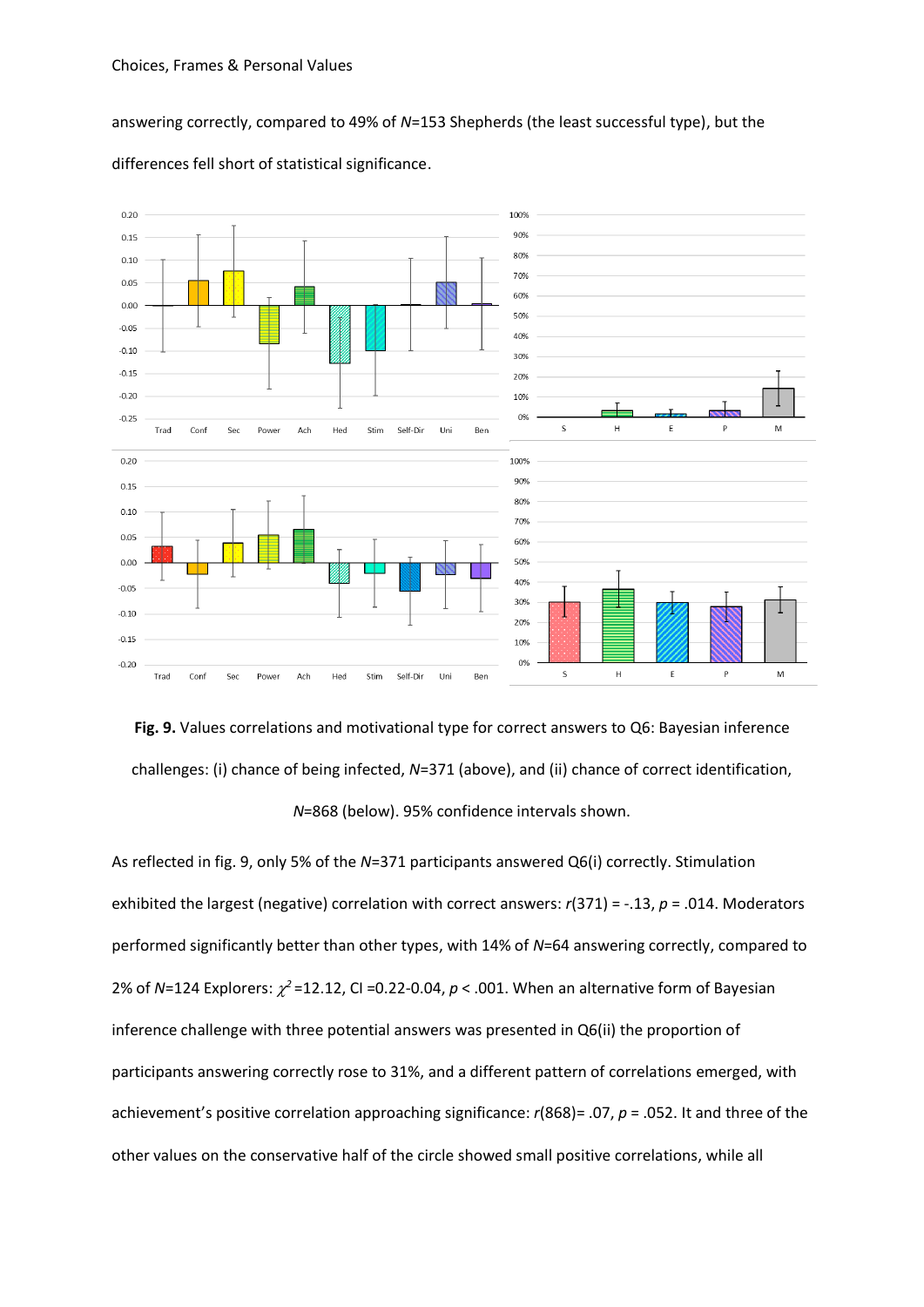$0.30$ 

progressive values correlated negatively. Accordingly, 37% of *N*=112 Hunters answered correctly,

 $3.5$  $0.20$  $30$  $0.10$  $2.5$  $0.00$  $2.0$  $1<sup>5</sup>$  $-0.10$  $1.0$  $-0.20$  $0.5$  $-0.30$  $0.0$ Self-Dir Uni **Ben** Trac  $Cont$ Se  $\Delta$ ch Hed Stim  $\overline{\mathbf{s}}$  $H$ F  $\overline{P}$ M  $0.30$  $6.0$  $0.20$  $50$  $0.10$  $4.0$  $0.00$ 30  $-0.10$  $2.0$  $-0.20$  $1.0$  $-0.30$  $0.0$ Trad Conf Sec Power Ach Hed Stim Self-Dir Uni Ben  $\mathsf{s}$  $H$ MDs E  $\mathsf{P}$ 

compared to 28% of *N*=144 Philosophers, although the difference fell short of statistical significance.

 $4.0$ 

**Fig. 10.** Values correlations and motivational type for performance in Q7: the fluid intelligence test, over the first four puzzles (above) and in total (below) *N*=184. 95% confidence intervals shown.

Fig. 10 describes performance in respect of Q7. Performance after the first four puzzles was little different than what might have been anticipated had participants guessed randomly. Value correlations show a hierarchically tilted sinusoidal form. Over the first four puzzles tradition to power correlated negatively with correct answers, and those from achievement to benevolence correlated positively. The greatest negative correlation was for security: *r*(184) =-.16, *p* = .04, and the greatest positive correlation was for stimulation: *r*(184) = .12, *p* = .07. A sympathetic pattern of performance was observed in the motivational types, ranging from a mean of 2.9 correct answers for Shepherds (*N*=10) to 3.2 correct answers for Philosophers (*N*=44), in respect of the first four puzzles, exaggerated to 4.6 and 5.2 respectively over all ten puzzles, albeit the differences were not significant. Performance in the fluid intelligence test only correlated significantly with creativity as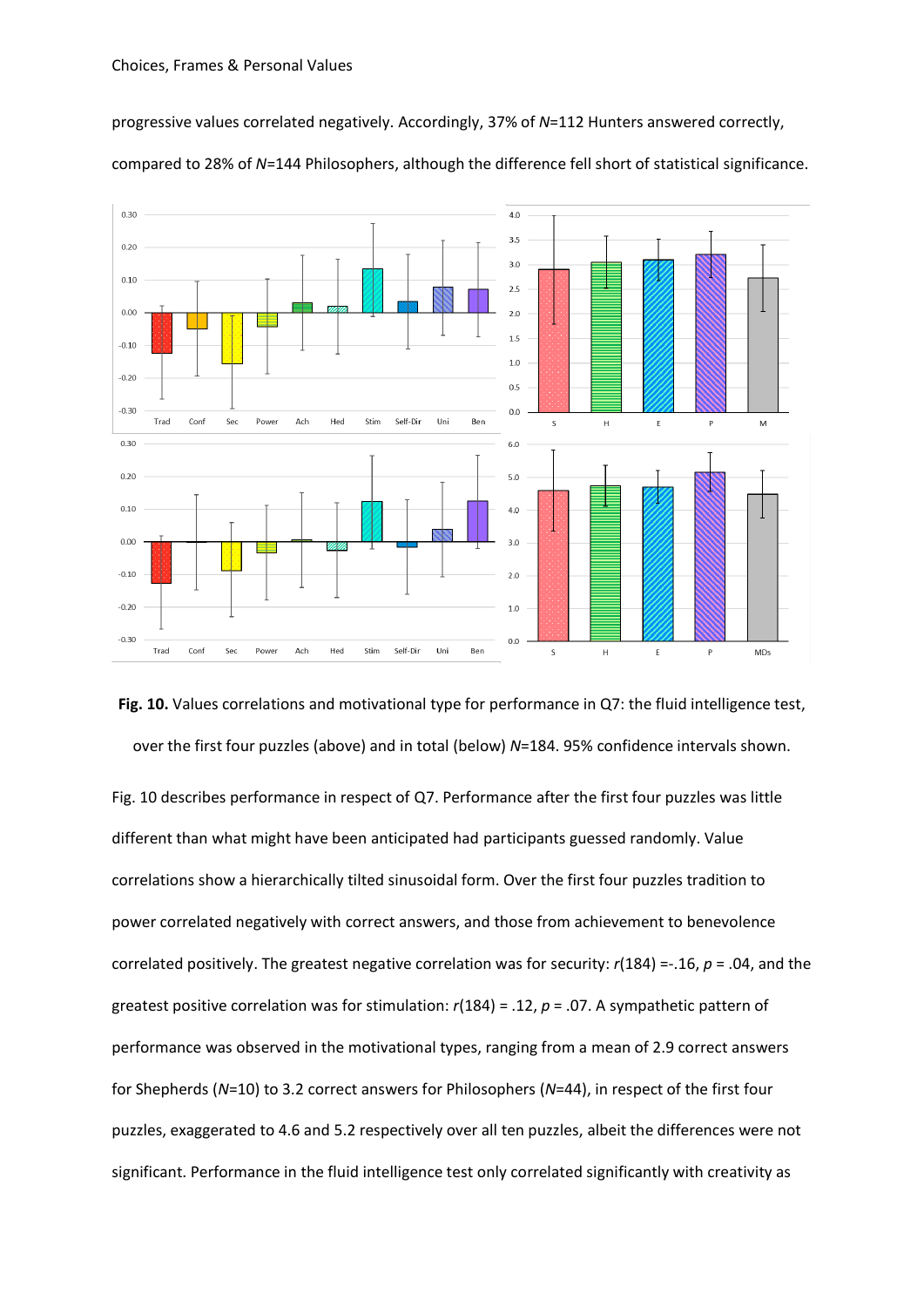expressed in response to Q8: *r*(185) = .18, *p* = .02, in respect of which post-hoc analysis revealed only one significant partial correlation between hedonism and Q7 scores: *r*(184) = .18, *p* < .02.



**Fig. 11** Values correlations and motivational type for performance in Q8: How many uses can you think of for an empty plastic lemonade bottle (in two minutes)? *N*=163. 95% confidence intervals shown.

As shown in fig. 11 the creativity of participants in their performance in Q8 yielded a hierarchical pattern of correlations from tradition: *r*(163) =-.14, *p* = .07 to benevolence: *r*(163) = .16, *p* = .04. The was reflected in the average number of uses participants from each motivational type came up with, from *M* = 9.1, *SD* = 3.84 for Philosophers to *M*=6.9, *SD*=3.28 for Shepherds, *t*(15.9) = 1.78, *p* = .09, *d* = 0.602.

#### **4. Discussion**

Consistent with previous findings (e.g., Bardi & Schwartz, 2003; Doran, 2009) this study revealed circular/sinusoidal patterns of values-related decision-making biases (Q1, Q2, Q3 and Q6) and, consistent with theoretical expectations, combinations of circular and hierarchical influences (Q4, Q5 and Q7) and, in response to Q8, a purely hierarchical pattern. The patterns of personal risk-taking between the motivational types was broadly in line with theoretical expectations, in that Shepherds were the most risk averse, Explorers the least, and Hunters ranking between the two in respects of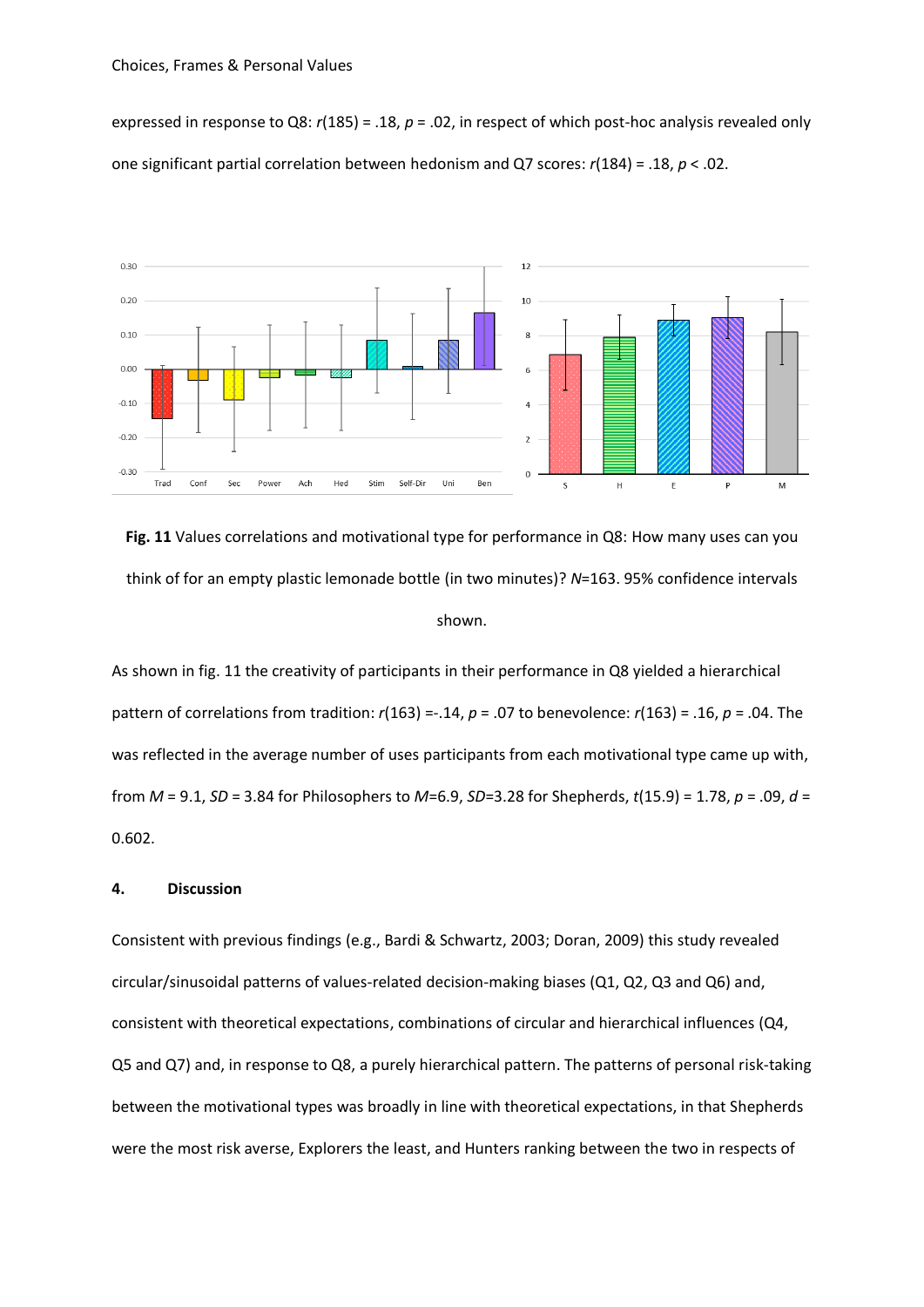Q1(ii), Q2 and Q4. For Q2 and Q4(a), the performance of the types followed the circle, with Philosophers being similarly risk-averse to Hunters. However, in respect of Q4(b) Philosophers and Explorers were the least risk-averse, being as likely to risk incurring additional losses as not. This suggests an ambivalence consistent with our evolutionary justification of Maslow's (1987) observations regarding the greater resourcefulness of self-actualizing individuals.

The expectation that Philosophers would be the most likely to give rationally supportable answers was met in respect of Q5, due to the significant positive contributions of self-direction and universalism. It is also possible to make a rational argument in support of their greater preference for guaranteeing the survival of 30% of the population in respect of Q3. This makes sense from a widely framed, self-transcending, tribal or genetic perspective, as it guarantees the survival of the tribe and its gene pool. The alternative – a 45% chance of saving all and a 55% chance of saving no one – only makes more sense from the perspective of a selfish individual, as it maximises the chances of personal survival yet is more likely to save no one.

The marginally superior performance of Philosophers and the apparent hierarchical influence of values in Q7 is consistent with the expectation that Philosophers would display the highest intelligence and Shepherds the lowest. However, the relatively small sample involved and the lack of statistically significant differences place limitations on what may be inferred from this result. The clearest evidence of a hierarchical pattern of influence was in respect of Q8, Guilford's (1967) Alternative Uses Test. The consistency of the pattern of value correlations and related motivational type performance suggest that statistically significant correlations and differences are likely to emerge if the exercise was repeated with a larger sample.

Given that the independent thought and action associated with self-direction are inextricably linked with intelligence and creativity, the comparatively small correlations between self-direction and success in Q7 and Q8 relative to those for the neighbouring values of stimulation and universalism are puzzling. It may be that these arise from discrepancies between self-evaluation and reality, and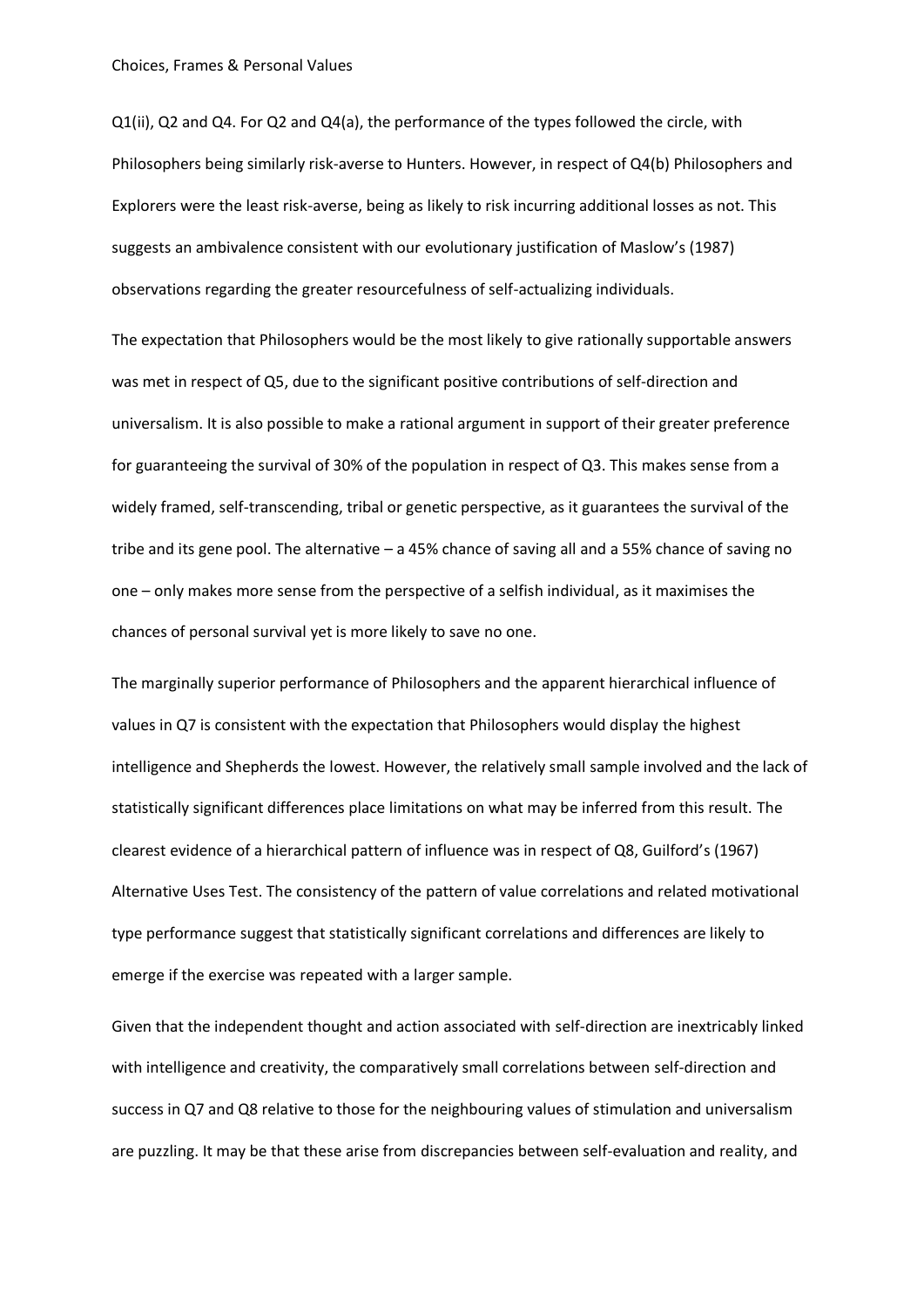from shortcomings in the way the systematic relationships between 'higher' and 'lower' values are accounted for. Evidence that such factors are at play would seem to be provided by the average Shepherd and Hunter profiles shown in fig. SM2. These show self-direction scoring higher than might have been expected given the trend of scoring in neighbouring values, suggesting a perceived influence at odds with the relative importance given to conformity and security.

Theoretical expectations concerning the greater potential for those most likely to be subject to values conflicts (i.e., Moderators) to respond rationally to propositions that invite erroneous intuitive responses, or involve delayed gratification, also seem to have been met. Because values exhibiting the greatest positive and negative correlations with responses to the various propositions were likely to be relatively less influential in the motivational systems of Moderators than they were to other types, one might have anticipated Moderators would perform close to the average of other types. However, Moderators most preferred the risky option with the higher equivalent value in Q4(a) and were among the most likely to wait a month for £5,500 rather than take £5,200 immediately in Q1(ii). Most striking was their superior performance in respect of Q6(i), where Moderators provided more correct answers than all other types combined, despite only representing 17% of the sub-sample responding to this question.

It is apparent the changes made to the Bayesian challenges of Q6, including replacing an open response with a multiple choice, improved the success rate for all types. However, given a 33% chance of guessing correctly in Q6(ii), only power- and achievement-driven Hunters improved upon this. Also, given only 37% of them answered correctly, their relative success was comparable to the 3% success rate they enjoyed in Q6(i); albeit that less than 33% of all the other types answered correctly. Given the Hunter values of power and achievement motivate individuals to be successful, advertise their abilities, and avoid being seen to fail, it may be that these values and the availability of multiple choices impacted on an intuitive cost-benefit analysis that better enabled them to justify the investment of resources in relatively costly rational analysis.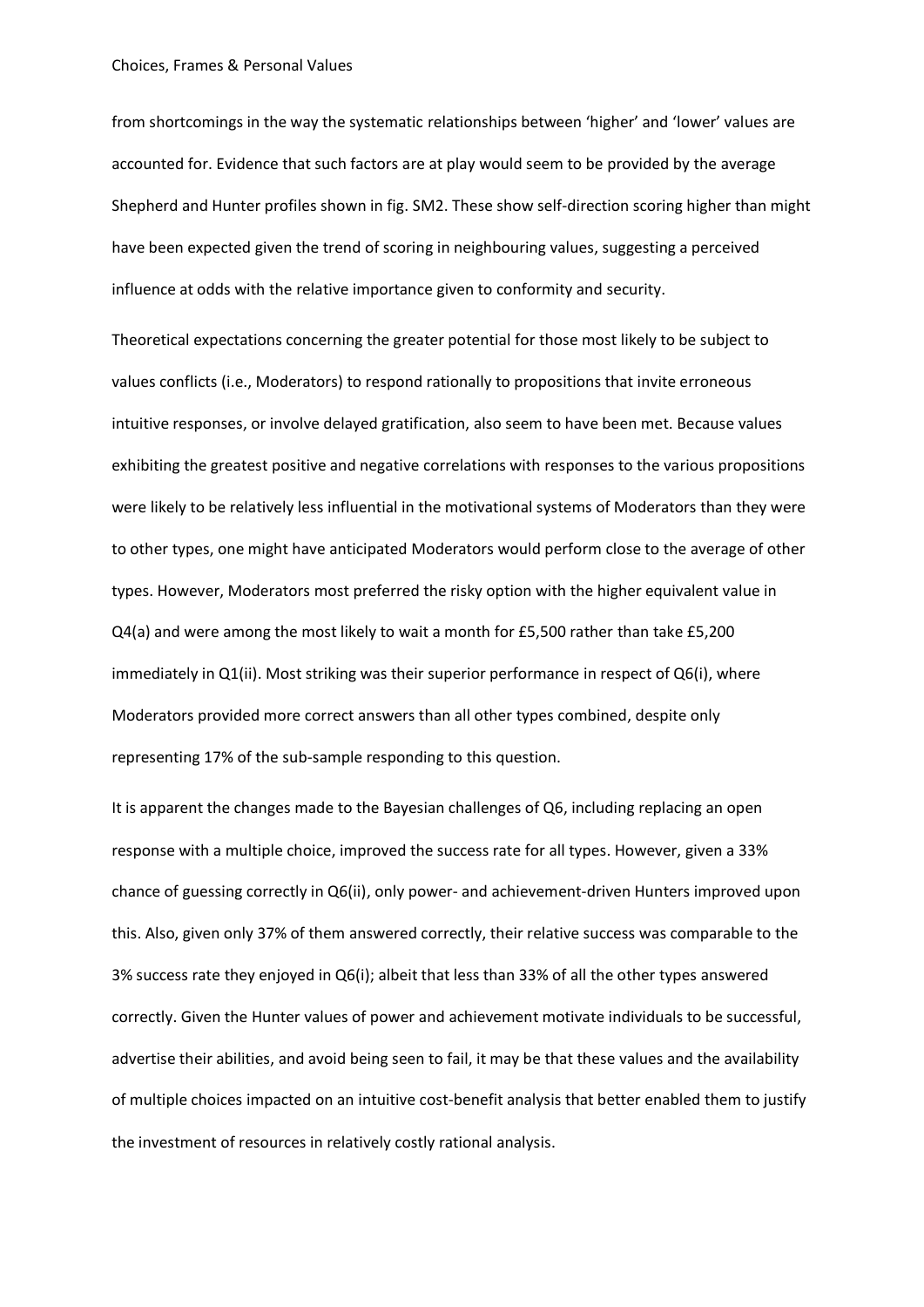Evidence for the influence of values was found both in individual value scores and in the responses of differently motivated individuals. By accounting for the systemic interaction of values in individual motivational systems we found that relatively small, often statistically insignificant correlations between individual value scores and decisions concealed stronger, apparently values-driven influences. For example, over twice as many Explorers were prepared to risk losing £100 for a 50% chance of gaining £200 in Q2 as conservative Shepherds, despite no more than 4% of the variation in choices being attributable to any one value. Similarly, in respect of Q3, the apparently negligible contributions of self-direction and benevolence led Philosophers to be 28% more likely to prefer the certainty of saving 30% of people to a 45% chance of saving everyone than Hunters, who were most subject to the apparently negligible opposing influence of power and achievement. For Q6(ii), the relatively greater importance of security, power and achievement to Hunters seems to have been sufficient to enable them to outperform the average of the other types by a margin of 23%., despite these values being individually responsible for only tiny parts of the variation.

As was demonstrated by changing considerations of delayed gratification in Q1, and the presentation of Q6, values-related response sensitivity changes when variables are changed. Inevitably, when the disparity between options becomes too small or great there will tend to be agreement between decision-makers regardless of their values. However, between these limits the influence of values can be expected to vary. If variance is normally distributed, it is to be expected that the different value priorities of individuals will contribute to the greatest divergence of decisionmaking somewhere in the middle. It may be that future research will explore decision-making challenges that better investigate 'sweet spots' of maximum values-related variance.

# **5. Strengths, limitations, and directions for future research**

Our findings illustrate how values influence decision-making in relation to challenges designed to test system 1 (Stanovich & West, 2000) intuitive biases (Kahneman, 2011), and propensities for engaging system 2, rational thought (Kahneman, 2011; Stanovich & West, 2000). They also point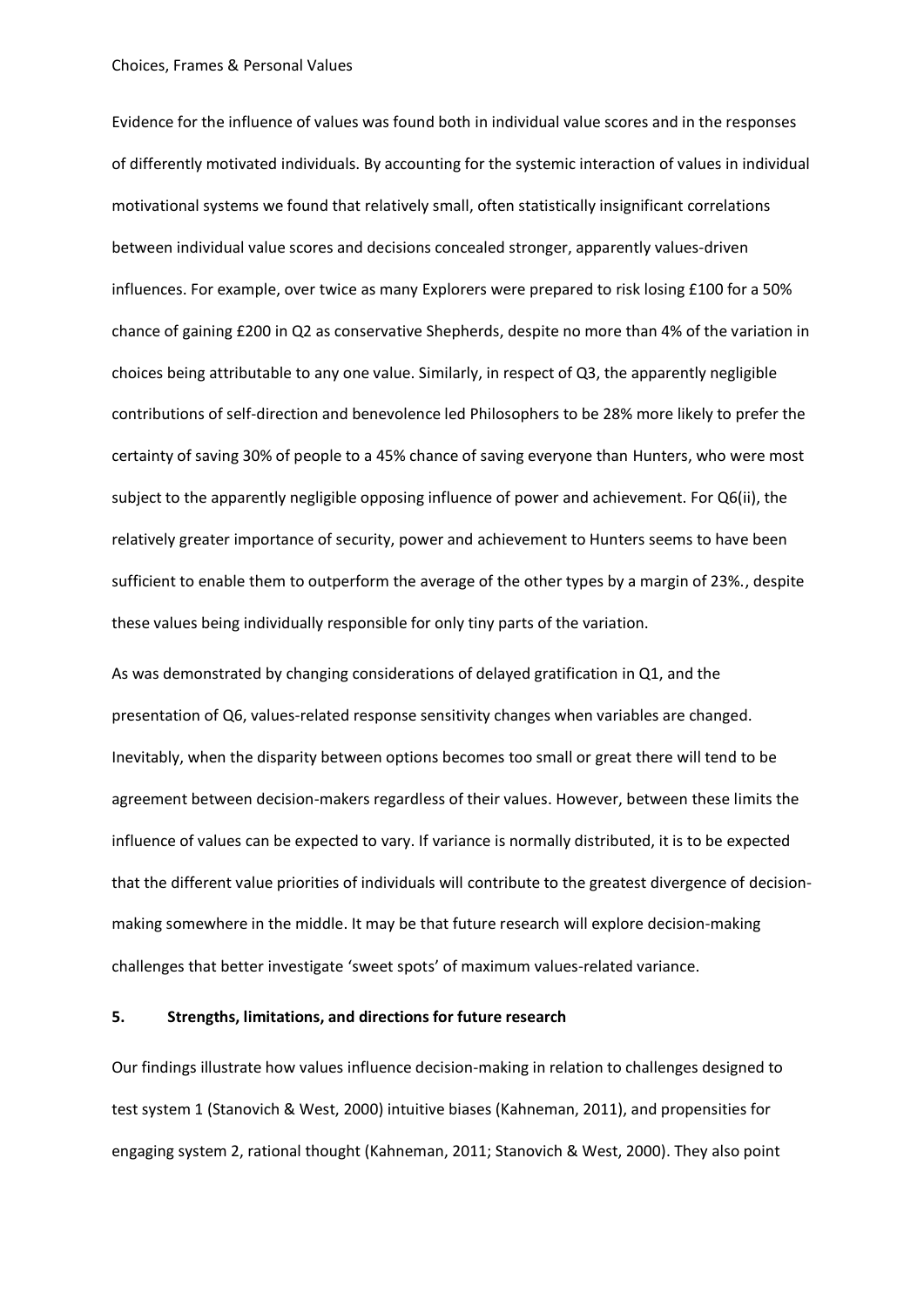toward how values affect rational capabilities. As such they advance our understanding of how values affect decision-making in real life.

Kahneman (2011) suggested that the type of risk-aversion exhibited in response to equivalents of Q2 could give rise to considerable opportunity costs if replicated in the decisions of many individuals in many organizations. Over many iterations, as might happen in large organizations, preferences for 'safe' options with equivalent values considerably lower than those of 'risky' options, comparable to refusing the bet offered in Q2, would eventually become the equivalent of refusing gifts with real values equal to the differences in these equivalent values (£50 in Q2). However, the questions we presented are perhaps too simplistic to be representative of real-life decision making. Organizational decision-makers are also subject to prescriptive guidelines and cultural pressures (e.g., Jabs, 2005; Weber et al., 2005) likely to be as influential as their values and other personal biases. For individuals, comparable decisions are likely to made in the light of other considerations salient to values, such as previous experiences, their impact on others, and how they will be viewed by others. As with any self-reporting measure, the accuracy with which responses to the Schwartz (1992) questionnaire reflect the 'real values' of participants is uncertain. While removing data from some participants may have helped, it is likely spurious entries remained. Even genuine responses may be subject to imperfections in self-knowledge. The systematic nature of Schwartz's (1992) values enables us to review the likely influence of any one value with respect to others, which is what ascribing individuals to the adopted motivational typology sought to do. However, as the suggested restrictions on self-direction imposed by 'lower' values illustrates, a reliance on self-assessed value scores to determine motivational type is likely to be sub-optimal. In particular, allocational accuracy is most likely to be compromised when the margin by which values on the progressive half of the circle outscore those on the conservative half is small, because this may underestimate the restrictive influence of the 'lower' values. Given that the independent thought and action associated with self-direction are inextricably linked with intelligence and creativity, it seems likely the comparatively small correlations between self-direction and success in Q7 and Q8 relative to those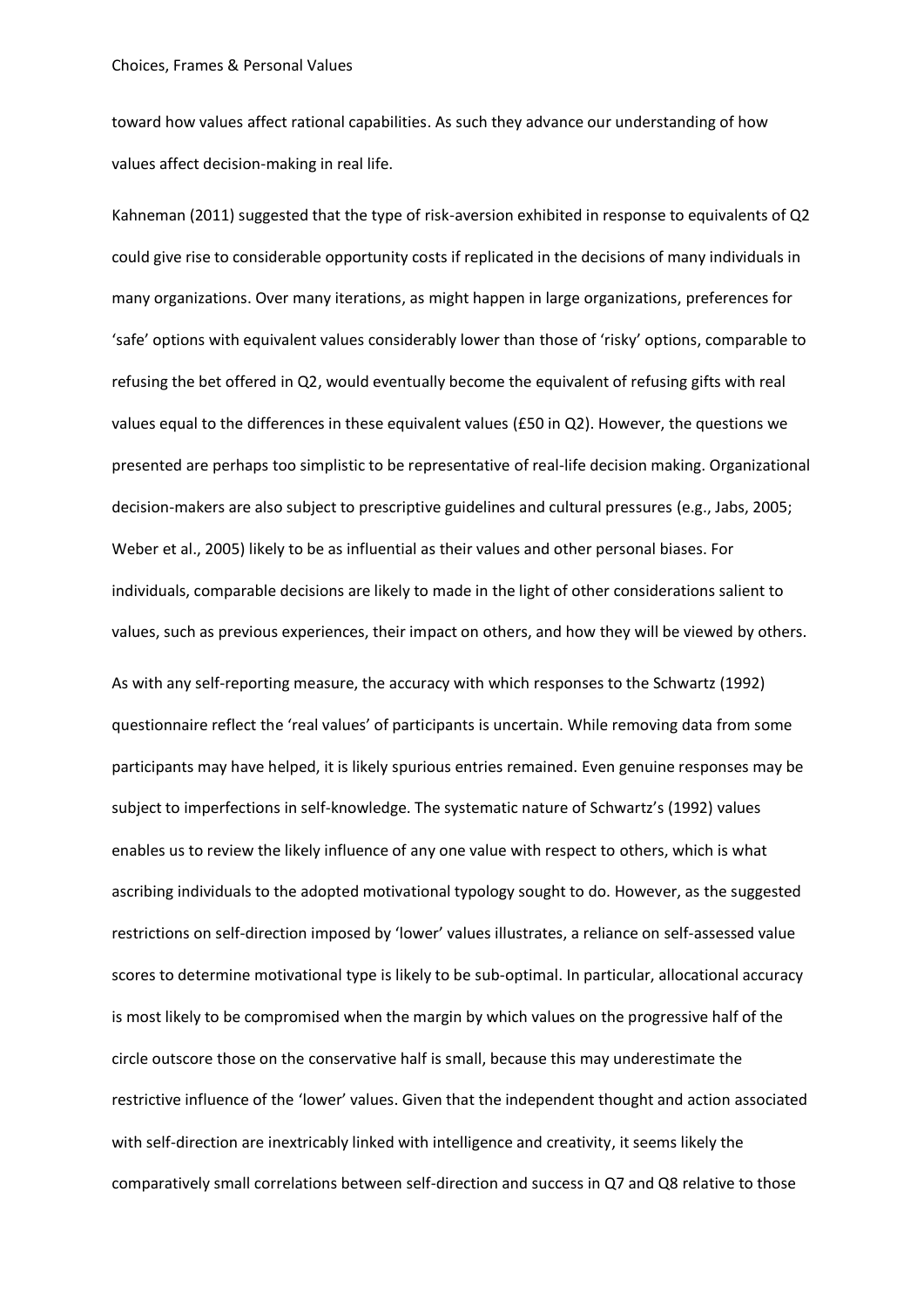for the neighbouring values of stimulation and universalism reflect such shortcomings in measurement.

While referencing a west European norm group enabled us to compare individual motivational systems relative to a consistent benchmark, the difficulties associated with accurately assessing the relative influences of values in individual motivational systems are likely to be compounded by variations in the way different individuals, groups, and cultures represent their values. It may be possible to improve upon the coarse-grained findings we have made with appropriate controls and refinements, but neurological investigation may be required to gain a fine-grained understanding of people's values and their influence on decision-making.

It may be that values-related decision-making biases are more fully revealed in real life situations concerning propositions that are more ambiguous and complex, and in respect of which the consequences of decisions are real and the risks tangible. Indeed, given that organizations tend to foster cultures, and therefore individuals, sympathetic to the value priorities of their leaders (e.g., Hoffmann, et al., 2011), and the effects of consistent decision-making biases seem likely to be exaggerated and compounded when the challenges people face are contingent on the outcome of previous decisions, there would seem considerable potential for relatively small biases to have considerable compound effects. Large scale longitudinal research that analyses the responses of different motivational types to a range of comparable challenges that satisfy these criteria, in a variety of domestic and organizational settings, would help develop better understanding.

Budgetary constraints and a desire to make participation easier, and so expedite the gathering of data within time constraints, limited our ability to compare the relationship between intelligence, values, and decision-making. Research to analyse the performance of much larger samples with respect to a variety of measures of intelligence would shed further light on the apparent hierarchical relationship between values and intelligence, and their distinctive influences.

#### **6. Conclusion**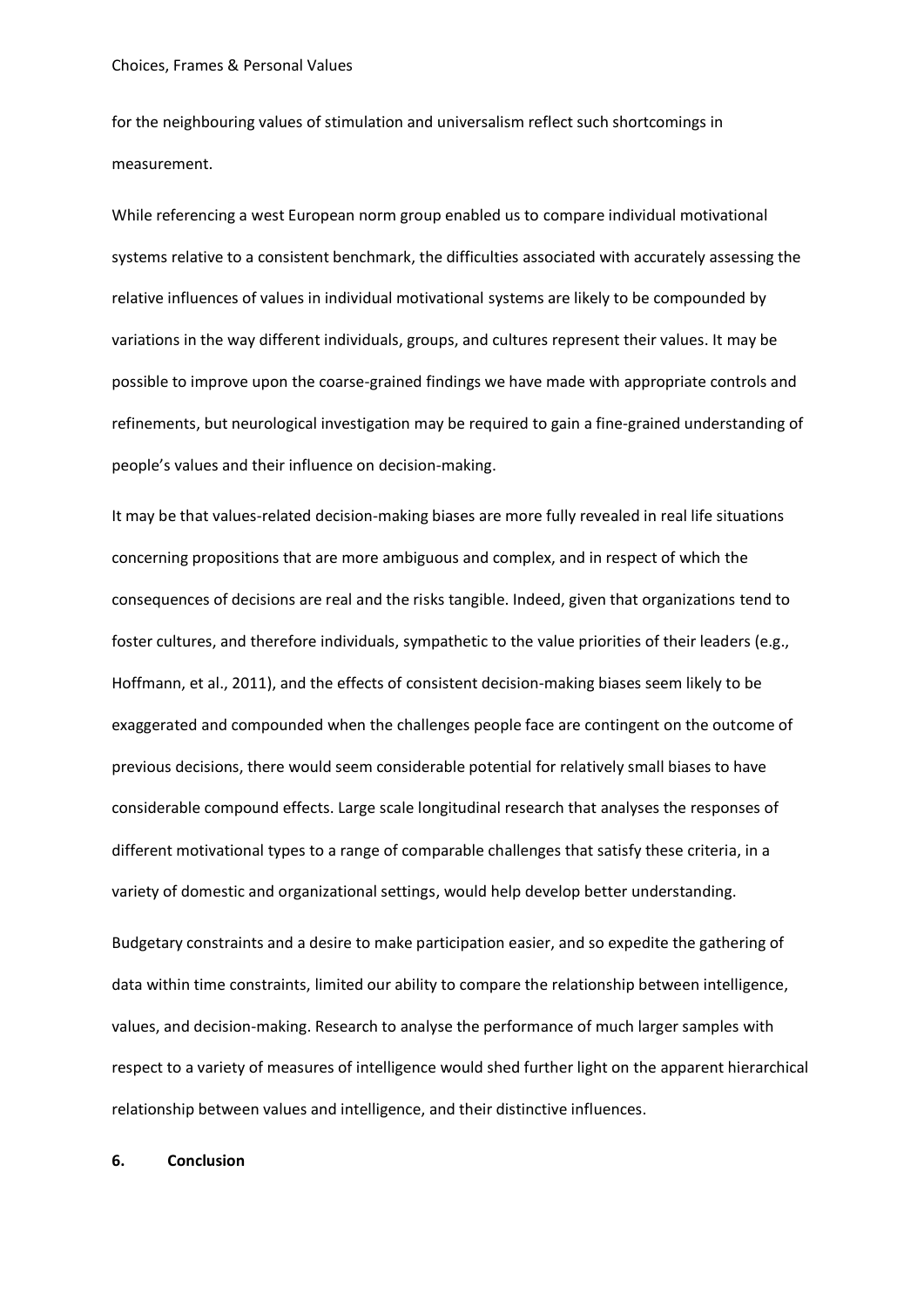Our findings suggest that values may play a more extensive role in decision-making than previously thought. In addition to the circular pattern of correlations between values and decision-making biases usually associated with the Schwartz (1992) system, there is evidence to suggest coexistent linear correlations consistent with XXXXX, et al's (2021) proposed evolutionary hierarchy. This superimposes developmental influences attributable to the evolution of the increasingly complex systems of humanity: from the simple conservation of energy in its most fundamental components and antecedents, to the intelligent self-regulation of the CAS it has become. Additionally, the evidence suggesting individuals most likely to be prone to experiencing values conflicts are more likely to make decisions that fit neither with circular nor linear hierarchical patterns of correlations, and points toward values playing an important role in mediating between systems 1 and 2 thinking (Stanovich & West, 2000). Taken together these findings invite further investigation, and perhaps a reappraisal, of the role values play in guiding personal decision-making, and, when considered collectively and systematically, in shaping society.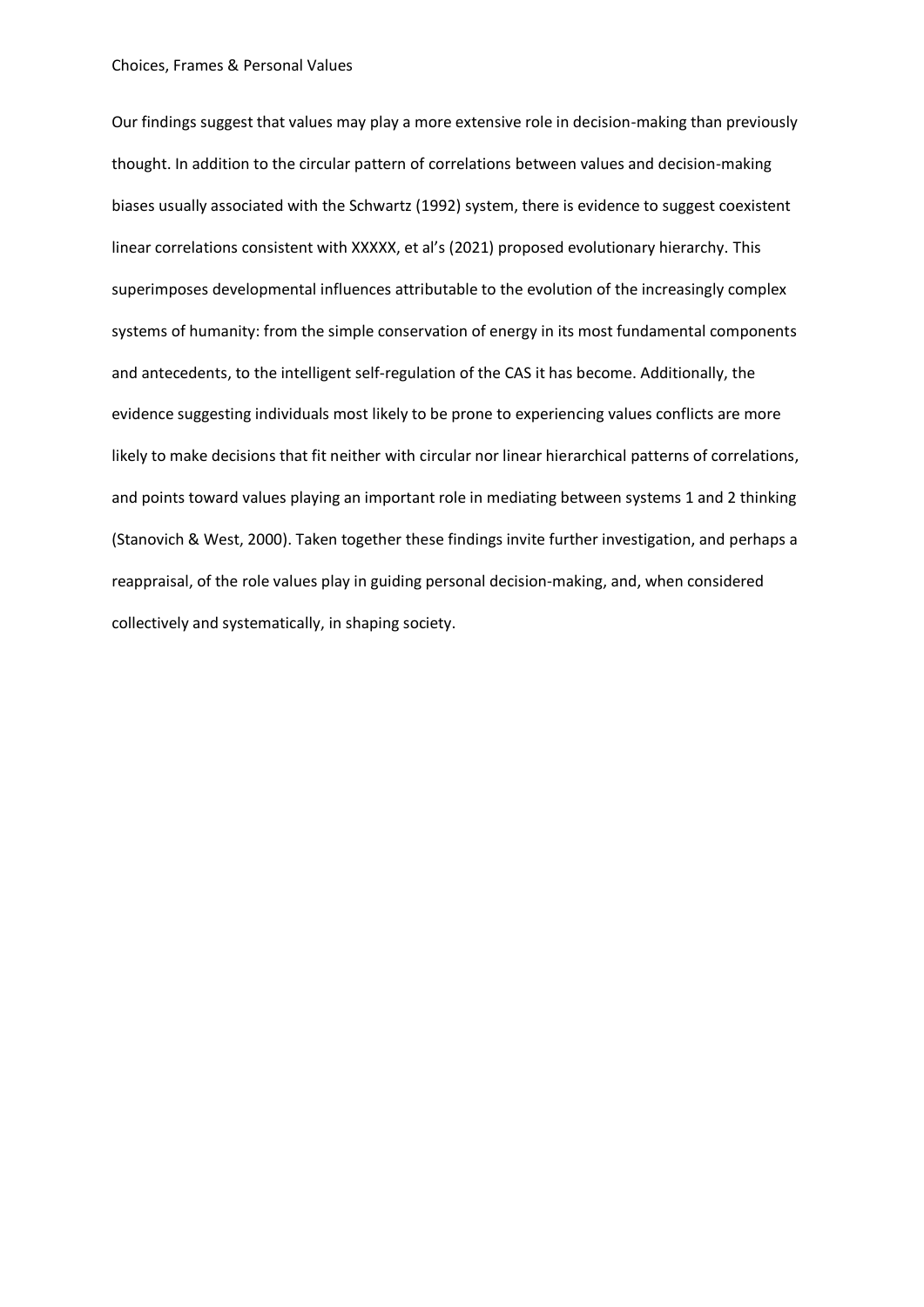# **References**

- Arciniega, L. M., Stanley, L. J., Puga-Méndez, D., Obregón-Schael, D., & Politi-Salame, I. (2019). The Relationship Between Individual Work Values and Unethical Decision-Making and Behavior at Work. *Journal of Business Ethics*, *158*, 1133–1148. https://doi.org/10.1007/s10551-017-3764-3
- Bardi, A., & Schwartz, S. H. (2003). Values and behavior: Strength and structure of relations. *Personality and Social Psychology Bulletin*, *29*, 1207–1220.
- Besedeŝ, T., Deck, C., Sarangi, S., & Shor, M. (2012). Age effects and heuristics in decision making. *Review of Economics and Statistics*, *94*, 580–595. https://doi.org/10.1162/REST\_a\_00174
- Boyd, R., & Richerson, P. J. (2009). Culture and the evolution of human cooperation. *Philosophical Transactions of the Royal Society of London. Series B, Biological Sciences*, *364*, 3281–3288. https://doi.org/10.1098/rstb.2009.0134
- Brosch, T., & Sander, D. (2013). Neurocognitive Mechanisms Underlying Value-Based Decision-Making: From Core Values to Economic Value. *Frontiers in Human Neuroscience, 7*.<https://doi.org/10.3389/fnhum.2013.00398>
- Burke, L. A., & Miller, M. K. 1999. Taking the mystery out of intuitive decision making. *Academy of Management Executive, 13*: 91-99.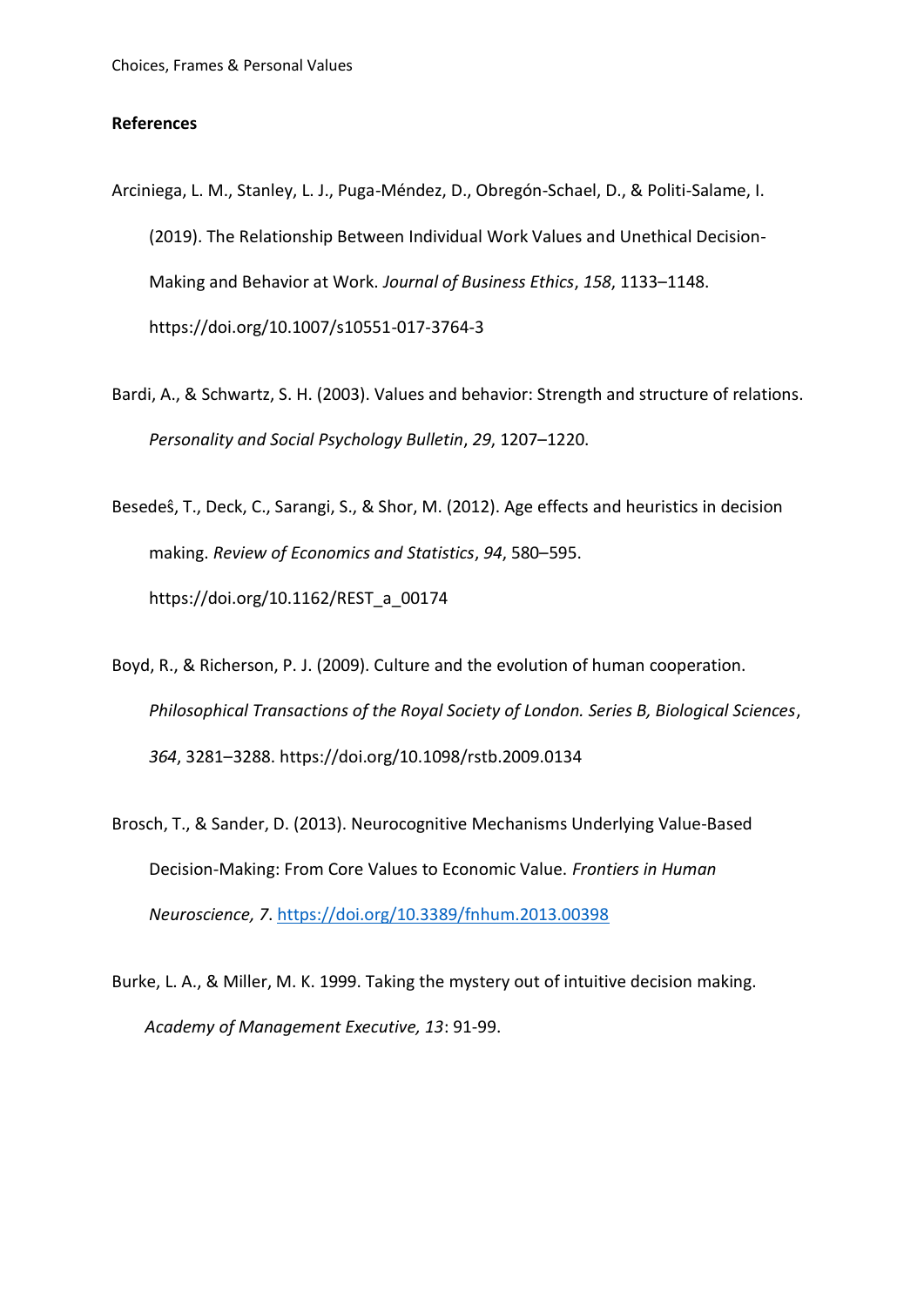- Caraco, T., Martindale, S., & Whittam, T. S. (1980). An empirical demonstration of risksensitive foraging preferences. *Animal Behaviour*, *28*, 820–830. https://doi.org/https://doi.org/10.1016/S0003-3472(80)80142-4
- Casey, B. J., Somerville, L. H., Gotlib, I. H., Ayduk, O., Franklin, N. T., Askren, M. K., … Shoda, Y. (2011). Behavioral and neural correlates of delay of gratification 40 years later. *Proceedings of the National Academy of Sciences of the United States of America*, *108*, 14998–15003. https://doi.org/10.1073/pnas.1108561108
- Clegg, B. A., Digirolamo, G. J., & Keele, S. W. (1998). Sequence Learning. *Trends in Cognitive Sciences*, *2*, 275–281. https://doi.org/https://doi.org/10.1016/s1364-6613(98)01202-9
- Daniel, E., Fortuna, K., Thrun, S. K., Cioban, S., & Knafo, A. (2013). Early adolescents' value development at war time. *Journal of Adolescence*, *36*, 651–654. https://doi.org/doi.org/10.1016/j.adolescence.2013.03.009
- Deutsch, D. (2011). *The Beginning Of Infinity*. Penguin.
- Doran, C. J. (2009). The role of personal values in fair trade consumption. *Journal of Business Ethics*, *84*, 549–563. https://doi.org/10.1007/s10551-008-9724-1
- Epstein, S. (2010). Demystifying Intuition: What It Is, What It Does, and How It Does It. *Psychological Inquiry*, *21*, 295–312. https://doi.org/10.1080/1047840X.2010.523875
- Epstein, S. (2003, April 15). Cognitive-Experiential Self-Theory of Personality. *Handbook of Psychology*, pp. 159–184.

https://doi.org/https://doi.org/10.1002/0471264385.wei0507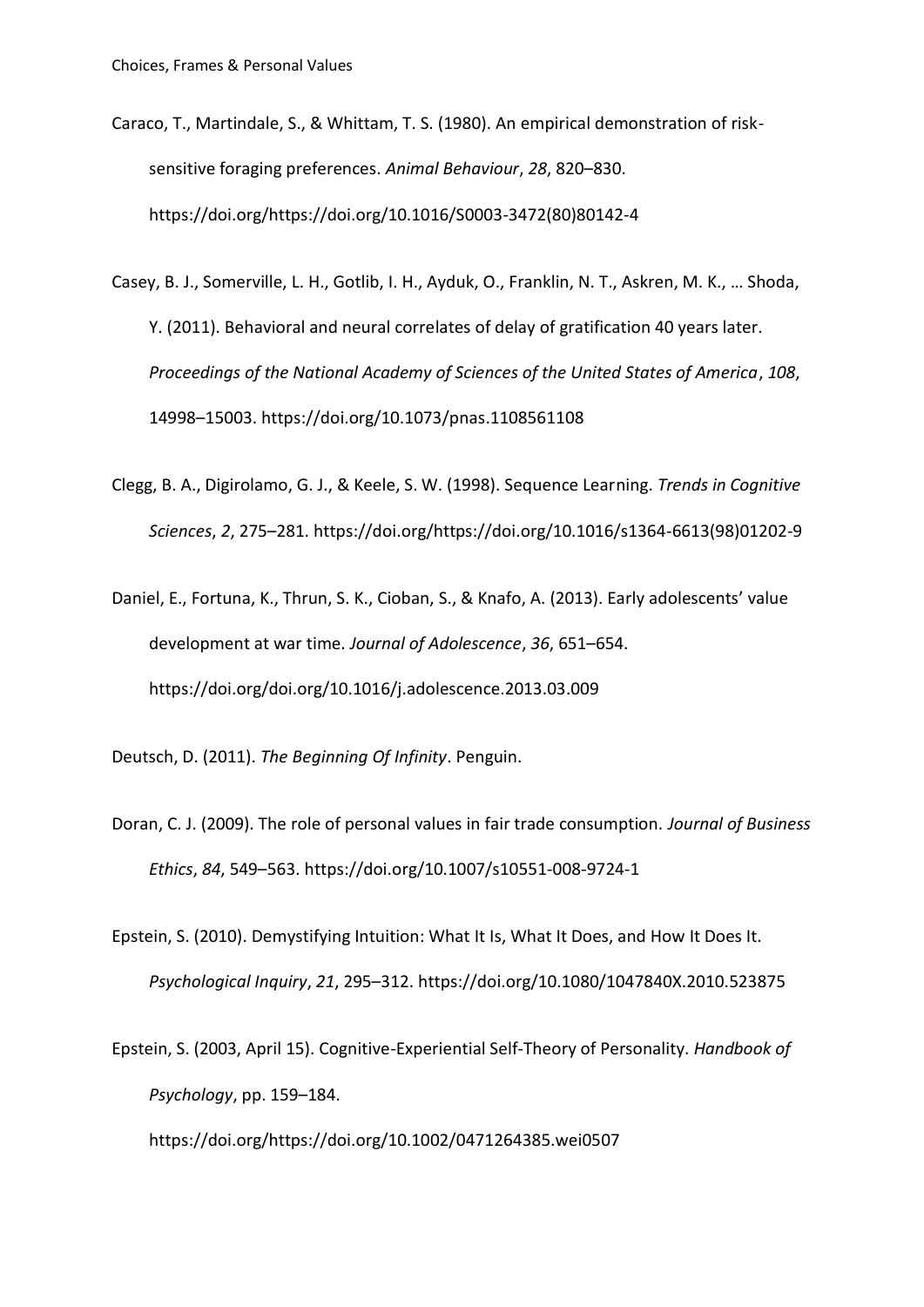Ermer, E., Cosmides, L., & Tooby, J. (2008). Relative status regulates risky decision making about resources in men: evidence for the co-evolution of motivation and cognition. *Evolution and Human Behavior*, *29*, 106–118.

https://doi.org/https://doi.org/10.1016/j.evolhumbehav.2007.11.002

Frederick, S., Loewenstein, G., & O'Donoghue, T. (2002). Time discounting and time preference: A critical review. *Journal of Economic Literature*, *40*, 351–401.

Gell-Mann, M. (1994). *The Quark and the Jaguar*. London, UK: Little, Brown and Company.

- Griffiths, N. L., Thomas, K., Dyer, B., Rea, J., & Bardi, A. (in press). The values of onlychildren: Power and benevolence in the spotlight. *Journal of Research in Personality*, *92*, 104096. https://doi.org/10.1016/j.jrp.2021.104096
- Guilford, J. P. (1967). Creativity: Yesterday, Today and Tomorrow. *The Journal of Creative Behavior*, *1*, 3–14. https://doi.org/https://doi.org/10.1002/j.2162-6057.1967.tb00002.x
- Haselton, M. G., Nettle, D., & Andrews, P. W. (2015). The Evolution of Cognitive Bias. *The Handbook of Evolutionary Psychology*, 724–746. https://doi.org/10.1002/9780470939376.ch25

Hoffman, B. J., Bynum, B. H., Piccolo, R. F., & Sutton, A. W. (2011). Person-organization value congruence: How transformational leaders influence work group effectiveness. *Academy of Management Journal*, *54*, 779–796. https://doi.org/10.5465/AMJ.2011.64870139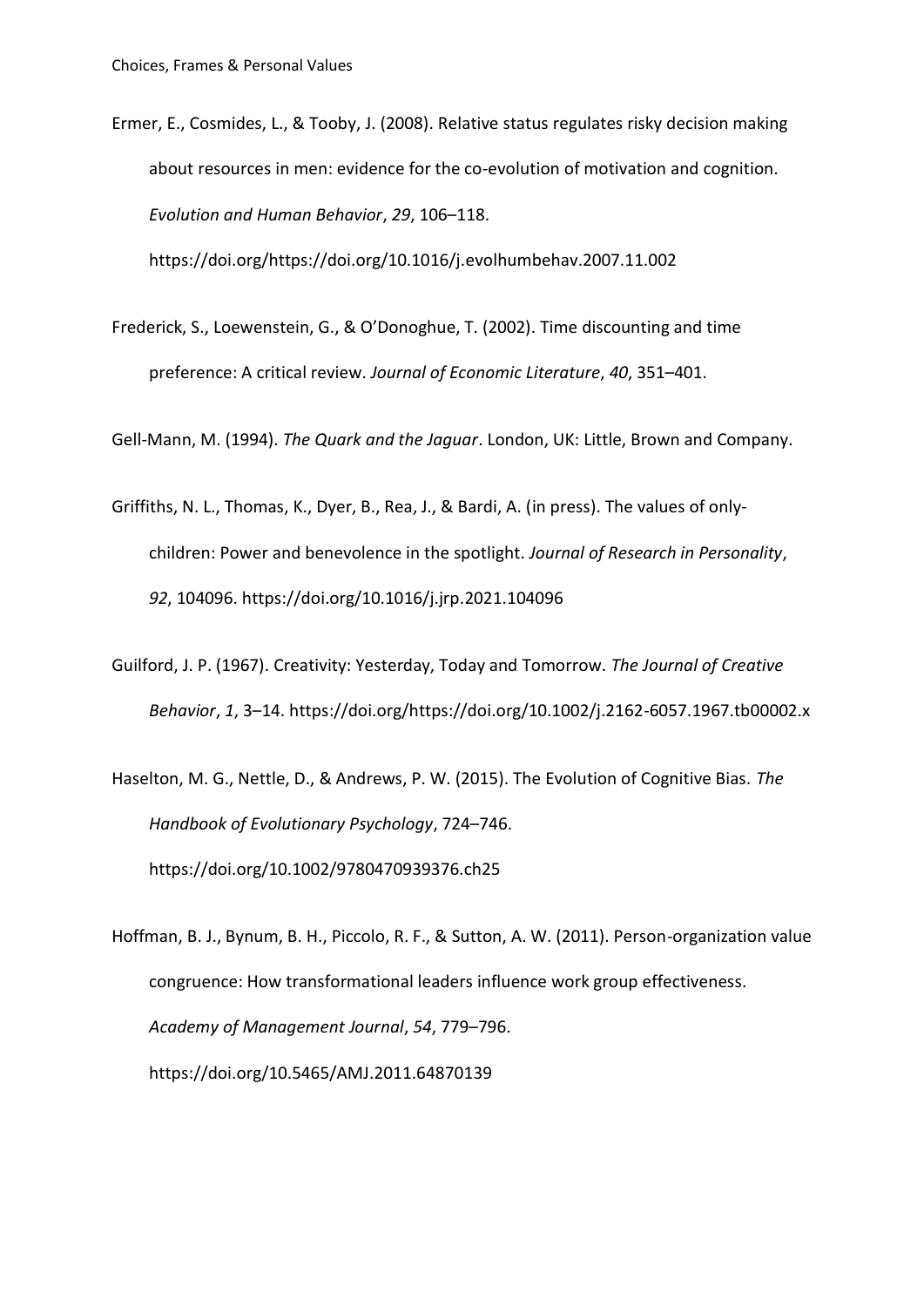- Jabs, L. B. (2005). Communicative Rules and Organizational Decision Making. *The Journal of Business Communication*, *42*, 265–288. https://doi.org/10.1177/0021943605277008
- Juliusson, E. Á., Karlsson, N., & Gärling, T. (2005). Weighing the past and the future in decision making. *European Journal of Cognitive Psychology*, *17*, 561–575. https://doi.org/10.1080/09541440440000159

Kahneman, D. (2011). *Thinking, Fast and Slow*. Farrar, Straus and Giroux.

- Kahneman, D., & Tversky, A. (1979). Prospect Theory: An Analysis of Decision under Risk. *Econometrica*, *47*, 263–291. https://doi.org/https://doi.org/10.21236/ada045771
- Kirschner, M., & Mitchison, T. (1986). Beyond self-assembly: From microtubules to morphogenesis. *Cell*, *45*, 329–342. https://doi.org/https://doi.org/10.1016/0092- 8674(86)90318-1
- Manz, C. C., Houghton, J. D., Neck, C. P., Fugate, M., & Pearce, C. 2016. Whistle While You Work: Toward a Model of Emotional Self-Leadership. *Journal of Leadership & Organizational Studies*, *23*: 374–386.
- Maslow, A. (1987). *Motivation and Personality* (3rd ed.). Addison-Wesley Educational Publishers.

Maslow, A. H. (1943). A Theory of Human Motivation. *Psychological Review*, *50*, 370–396.

McClure, S. M., Laibson, D. I., Loewenstein, G., & Cohen, J. D. (2004). Separate neural systems value immediate and delayed monetary rewards. *Science*, *306*, 503–507. https://doi.org/10.1126/science.1100907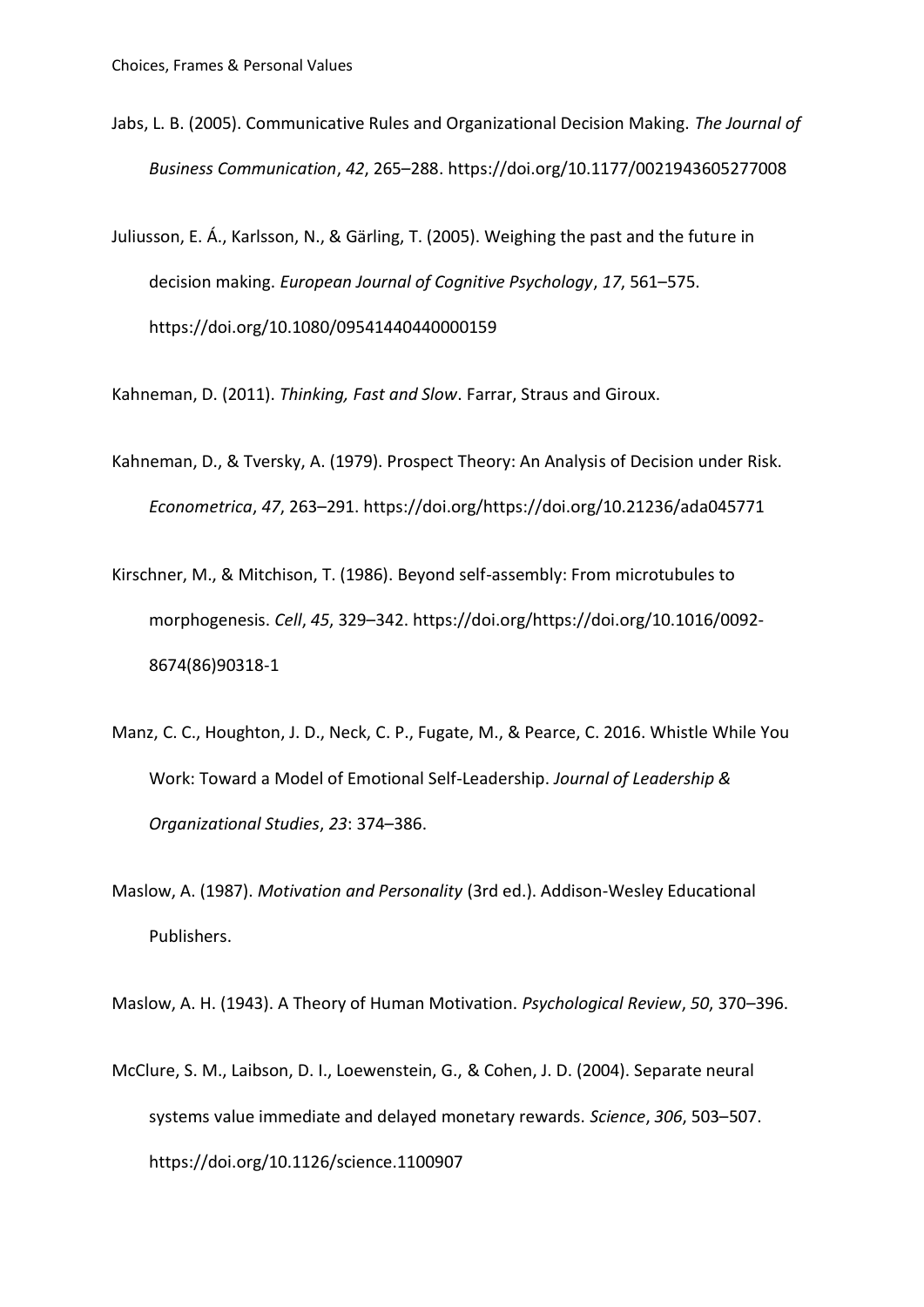Mishra, S. (2014). Decision-Making Under Risk. *Personality and Social Psychology Review*, *18*, 280–307. https://doi.org/10.1177/1088868314530517

Paulos, J. A. (1988). *Innumeracy*. Farrar, Straus and Giroux.

- Paunonen, S. V. (2003). Big Five Factors of Personality and Replicated Predictions of Behavior. *Journal of Personality and Social Psychology*, *84*, 411–424. https://doi.org/10.1037/0022-3514.84.2.411
- Pellegrini, A. D., Dupuis, D., & Smith, P. K. (2007). Play in evolution and development. *Developmental Review*, *27*, 261–276. https://doi.org/https://doi.org/10.1016/j.dr.2006.09.001
- Raven, J., Raven, J. C., & Court, J. H. (1998). *Manual for Raven's Progressive Matrices and Vocabulary Scales*. Oxford, England: Oxford Psychologists Press.
- Rolls, E. T. (2014). Emotion and Decision-making Explained. In *Emotion and Decision-making Explained*. https://doi.org/10.1093/acprof:oso/9780199659890.001.0001
- Samuelson, C. D., & Allison, S. T. (1994). Cognitive Factors Affecting the Use of Social Decision Heuristics in Resource-Sharing Tasks. *Organizational Behavior and Human Decision Processes*, *58*, 1–27. https://doi.org/https://doi.org/10.1006/obhd.1994.1027
- Schwartz, S. H. (1992). Universals in the content and structure of values: Theory and empirical tests in 20 countries. *Advances in Experimental Social Psychology*, *25*, 1–65. https://doi.org/doi.org/10.1016/s0065-2601(08)60281-6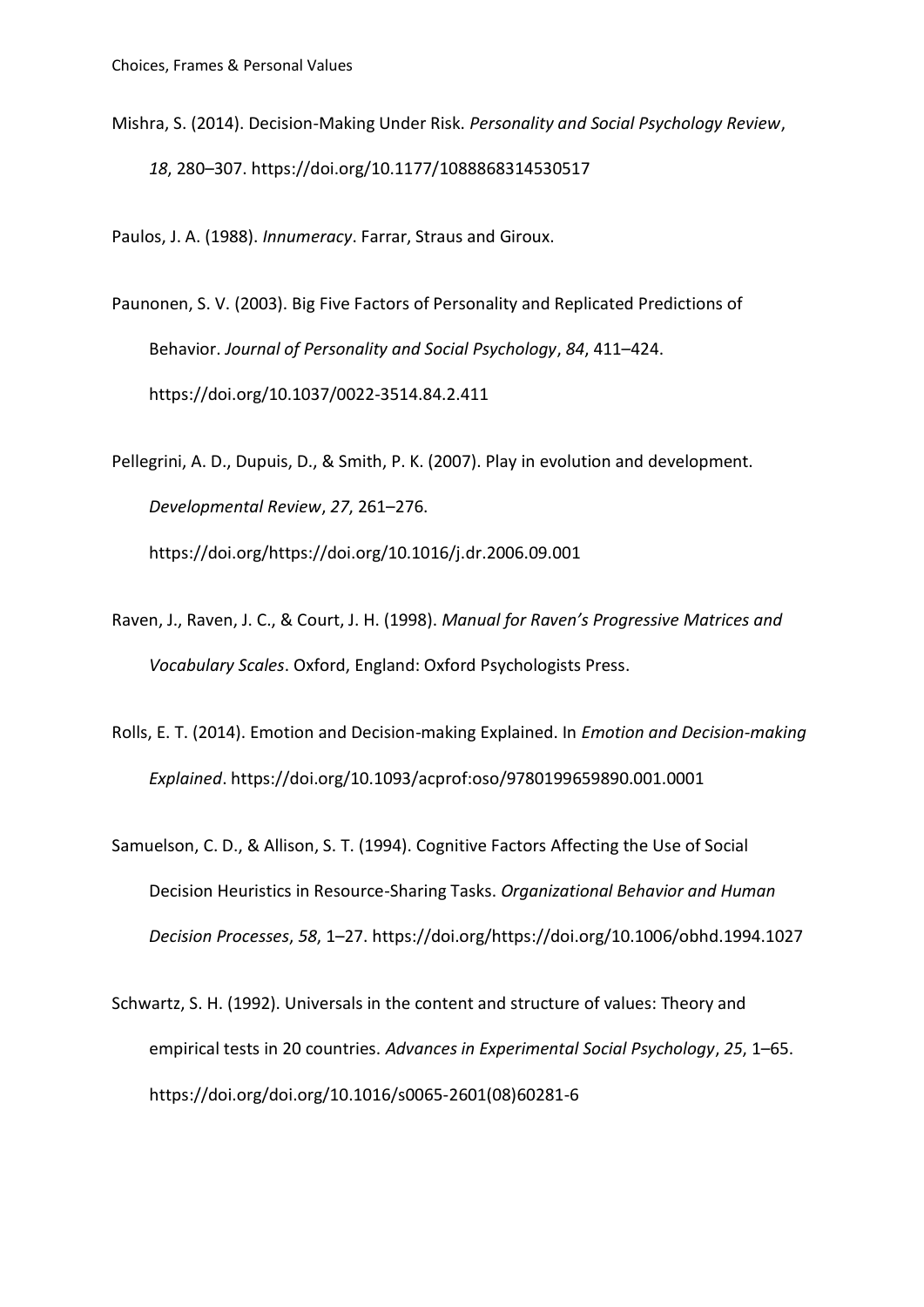Schwartz, S. (2004). *Coding & analyzing individual level PVQ40 data*. https://doi.org/10.13140/RG.2.1.1995.2245

- Schwartz, S. H., Melech, G., Lehmann, A., Burgess, S., Harris, M., & Owens, V. (2001). Extending the Cross-Cultural Validity of the Theory of Basic Human Values with a Different Method of Measurement. *Journal of Cross-Cultural Psychology*, *32*, 519–542. https://doi.org/10.1177/0022022101032005001
- Simon, H. A. (1995). Near decomposability and complexity: How a mind resides in a brain. In *The Mind, The Brain And Complex Adaptive Systems,* pp. 25–43. Reading, MA.: Addison-Wesley Educational Publishers.
- Simon, H. A. (1956). Rational Choice and the Structure of the Environment. *Psychological Review*, *63*, 129–138. https://doi.org/10.1037/h0042769
- Sloman, S. A. (1996). The empirical case for two systems of reasoning. *Psychological Bulletin*, *119*, 3–22. https://doi.org/10.1037/0033-2909.119.1.3
- Slovic, P., Finucane, M. L., Peters, E., & MacGregor, D. G. (2007). The affect heuristic. *European Journal of Operational Research*, *177*, 1333–1352. https://doi.org/10.1016/j.ejor.2005.04.006
- Stanovich, K. E., & West, R. F. (2008). On the Relative Independence of Thinking Biases and Cognitive Ability. *Journal of Personality and Social Psychology*, *94*, 672–695. https://doi.org/10.1037/0022-3514.94.4.672